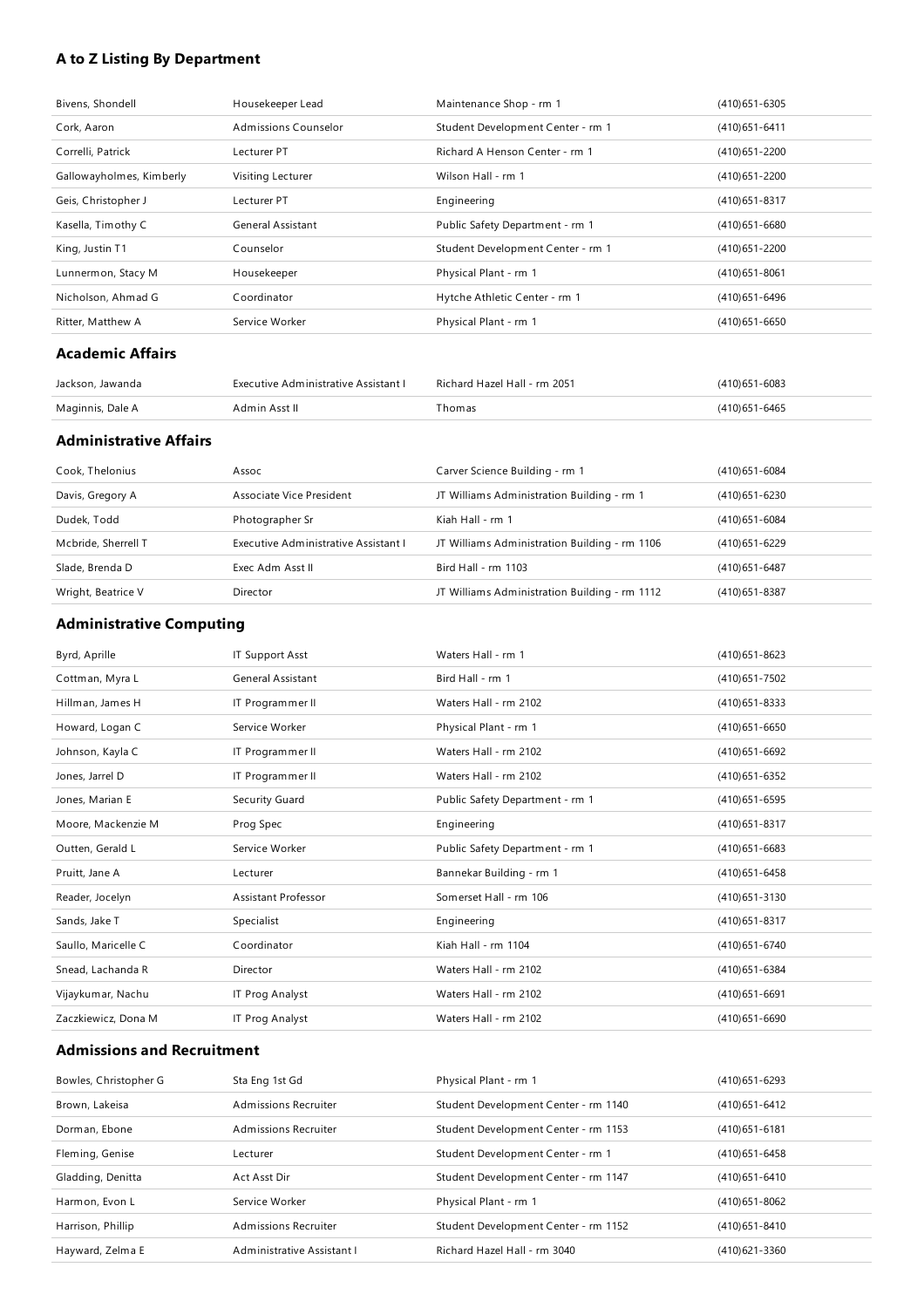| Isom, Darryl D        | Director                    | Student Development Center - rm 1140 | $(410)651 - 6411$ |
|-----------------------|-----------------------------|--------------------------------------|-------------------|
| Johnson, Daijah       | Academic Program Specialist | Student Development Center - rm 1    | (410) 651-6457    |
| Price, Donna M        | Prog Mgmt Spec              | Richard A Henson Center - rm 2122    | (410) 651 - 6206  |
| Robinson, Betty H     | Lecturer PT                 | Richard Hazel Hall - rm 1            | (410) 651-6086    |
| Schoolfield, Gerald L | Housekeeper Lead            | Physical Plant - rm 1                | (410) 651-6305    |
| Wallace, Kevin V      | Service Worker              | Physical Plant - rm 1                | $(410)651 - 6650$ |
| White, Edward T       | Service Worker              | Physical Plant - rm 1                | $(410)651 - 6650$ |
|                       |                             |                                      |                   |

#### **Athletics**

| Batchelor, Fred     | Head Coach                | Hytche Athletic Center - rm 1128 | $(410)651 - 6537$ |
|---------------------|---------------------------|----------------------------------|-------------------|
| Bradley, George S   | Associate Director        | Hytche Athletic Center - rm 1105 | (410) 651 - 6499  |
| Cooper, Cedrick L   | Accountant                | Hytche Athletic Center - rm 1    | $(410)621 - 3311$ |
| Crafton, Jason D    | Head Coach BB             | Hytche Athletic Center - rm 1    | (410) 651 - 2200  |
| Davenport, Allen    | Fac Coor                  | Hytche Athletic Center - rm 1112 | $(410)651 - 8331$ |
| Dean, Collene N     | Asst Athletic Dir         | Hytche Athletic Center - rm 1106 | $(410)651 - 6539$ |
| Drummond, Kristen D | <b>Executive Director</b> | Hytche Athletic Center - rm 1    | $(410)651 - 8150$ |
| Nativio, Patricia A | Head Train                | Hytche Athletic Center - rm 1138 | $(410)651 - 6510$ |
| Powell, Karla N     | Head Coach                | Hytche Athletic Center - rm 1    | (410) 651 - 2200  |
| Sparta, Timothy     | Specialist                | Richard Hazel Hall - rm 1        | (410) 651 - 7584  |
| Waul, Lamar G       | Acad Adv                  | Hytche Athletic Center - rm 1    | (410) 651 - 8471  |
| Yonker, Shawn R     | <b>Assistant Director</b> | Hytche Athletic Center - rm 1101 | (410) 651 - 6289  |

### **Auxiliary Enterprises**

| Barnes, Jazmin C        | Account Clerk I         | Student Services Center - rm 1    | (410) 651 - 7747 |
|-------------------------|-------------------------|-----------------------------------|------------------|
| Harmon, Karen R.        | Accountant              | Student Services Center - rm 2152 | (410)621-2999    |
| Hood, Mert E            | Assistant Director      | Student Services Center - rm 1    | (410) 621 - 3054 |
| Maddox, Latonia Y.      | <b>Accounting Assoc</b> | Student Services Center - rm 1    | (410) 651-6398   |
| Tirado, Alvin O         | Post Serv Supv I        | Student Services Center - rm 1    | (410) 651-6439   |
| White-Davis, Victoria P | Account Clerk I         | Student Services Center - rm 2150 | (410) 651 - 7747 |

### **Auxiliary EnterprisesPlant Operations and Maintenance**

| Dixon, Lewis H         | Storekeeper II             | Physical Plant - rm 1136          | (410) 651 - 6140 |
|------------------------|----------------------------|-----------------------------------|------------------|
| <b>Career Services</b> |                            |                                   |                  |
| Burton, Suzanne M      | Administrative Assistant I | Student Services Center - rm 2158 | (410) 651 - 6447 |
| Hoskins, Betty J.      | Counselor                  | Student Services Center - rm 2158 | (410) 651 - 6450 |
| Queenan, Theresa       | Director                   | Student Services Center - rm 1    | (410) 651 - 6447 |
|                        |                            |                                   |                  |

### **Center for Access and Academic Success**

| Holley, Kyra L  | Coordinator | Student Development Center - rm 2111 | (410) 651 - 7660  |
|-----------------|-------------|--------------------------------------|-------------------|
| Woloua, Fritz E | Coordinator | Student Development Center - rm 1    | $(410)651 - 6457$ |

### **Center for Instructional Technology and Online Learning**

| Bergen-Aurand, Brian K | Director               | Engineering | (410)651-8314 |
|------------------------|------------------------|-------------|---------------|
| Dirusso, Tracey        | Instructional Designer | Engineering | (410)651-6557 |
| Turner, Victoria T     | Instructional Designer | Engineering | (410)651-6557 |

### **Center for International Education**

| Gordon, Elissa       | Administrative Assistant L | Center for International Educa - rm 1 | (410)651-8385 |
|----------------------|----------------------------|---------------------------------------|---------------|
| Passeri, Catherine H | Instructional Designer     | Engineering                           | (410)651-8314 |
|                      |                            |                                       |               |

## **Comptrollers Office**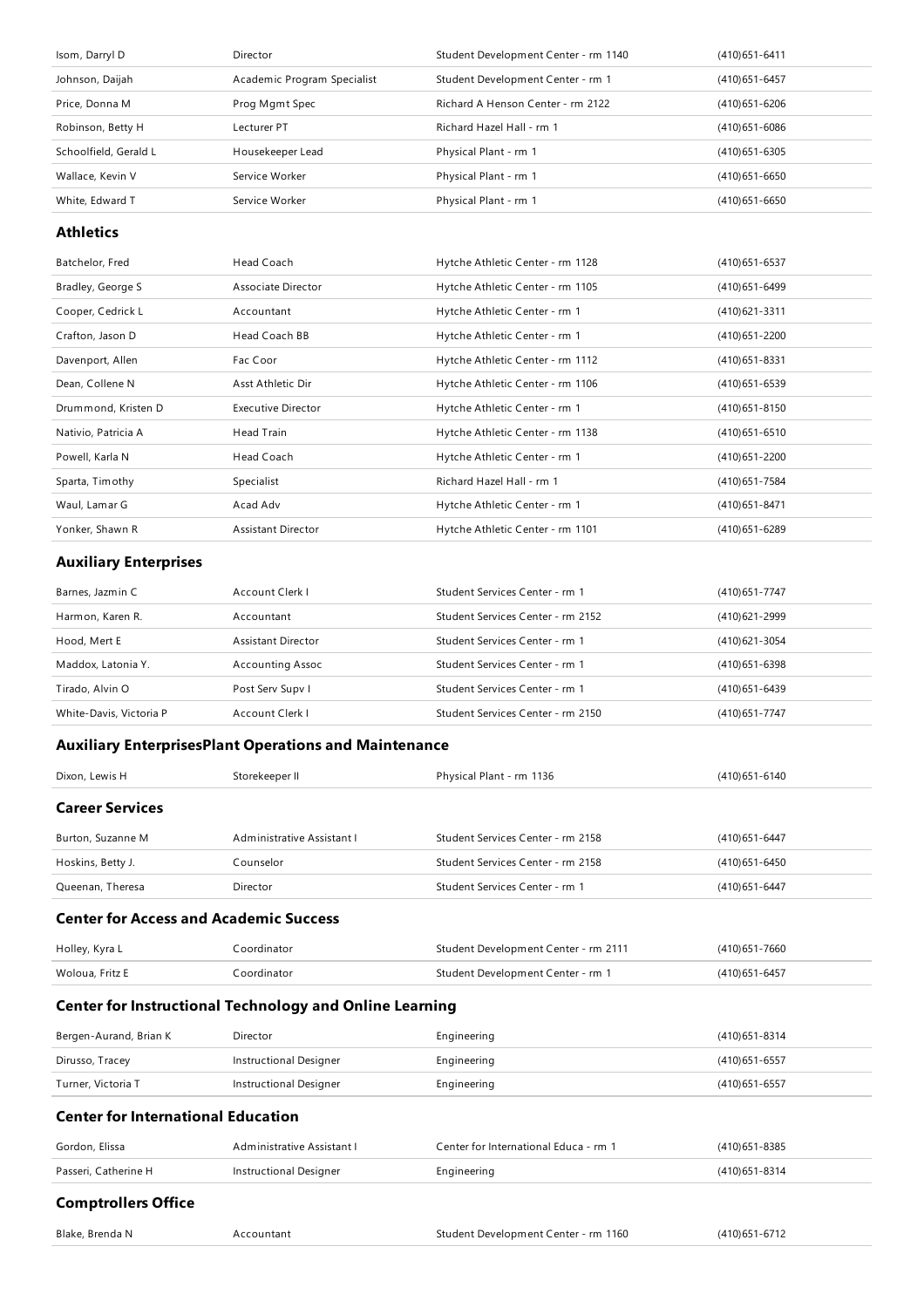| Brin, Nicole K.        | Accountant              | JT Williams Administration Building - rm 1 | $(410)651 - 6090$ |
|------------------------|-------------------------|--------------------------------------------|-------------------|
| Buckner, Deborah A     | Account Clerk II        | Student Development Center - rm 1          | $(410)651 - 6092$ |
| Byrd, Bonita E.        | Controller              | Student Development Center - rm 1160       | $(410)651 - 6088$ |
| Byron, Ashlee A        | Account Clerk II        | Student Development Center - rm 1160       | $(410)651 - 6088$ |
| Daub, Rhonda L         | Asst Controller         | Student Development Center - rm 1160       | $(410)651 - 6089$ |
| Jones, Tiara M         | Accountant              | Student Development Center - rm 1160       | (410) 651 - 7742  |
| Kinsey, Karen          | Account Clerk III       | Student Development Center - rm 1          | $(410)651 - 6099$ |
| Malone, Michelle       | Bursar                  | Student Development Center - rm 1160       | (410) 651 - 7920  |
| Mcclendon, Gwendolyn N | Security Guard          | <b>Residental Director House</b>           | (410) 651 - 6595  |
| Selby, Rebecca V.      | Accountant              | Richard Hazel Hall - rm 3055               | $(410)621 - 3080$ |
| Sharma, Preeti R       | Visiting Asst Professor | Carver Science Building - rm 1             | $(410)651 - 6013$ |
| Tull, Cordelia B       | <b>Accounting Assoc</b> | Student Development Center - rm 1160       | $(410)651 - 6091$ |
| Warner, Vanessa R.     | Account Clerk III       | Student Development Center - rm 1160       | (410) 621 - 3773  |
| Wescott, Cecilia M     | Accountant              | Student Development Center - rm 1160       | $(410)651 - 8162$ |

## **Computer Science and Engineering Technology**

| Byrd, Demond L     | Housekeeping Supy II       | Physical Plant - rm 1     | (410)651-6652 |
|--------------------|----------------------------|---------------------------|---------------|
| Lyerly, Adrienne C | Administrative Assistant I | Engineering               | (410)651-6422 |
| Spicer, William C  | Carpenter                  | Physical Plant - rm 1     | (410)651-2200 |
| Wharton, Isaiah M  | Agric Worker I             | Farm Training Shop - rm 1 | (410)651-5450 |

## **Counseling Services**

| Johnson, Malkia L   | Director                   | Student Development Center - rm 2260 | (410)651-6449    |
|---------------------|----------------------------|--------------------------------------|------------------|
| Reeves, Talmadge    | Psychiatrist               | Student Services Center - rm 1       | (410) 651 - 6449 |
| Spencer, Melanie F  | Counselor                  | Richard Hazel Hall - rm 2021         | (410)651-7958    |
| Williams, Deborah E | Administrative Assistant I | Student Development Center - rm 2260 | (410)651-6449    |

## **Department of Agriculture,Food and Resource Sciences**

| Acquah, Emmanuel T  | <b>Director</b>          | Trigg Hall - rm 1116                         | (410) 651-6192    |
|---------------------|--------------------------|----------------------------------------------|-------------------|
| Acquah, Sarah N     | Senior Lecturer          | Trigg Hall - rm 1125                         | $(410)651 - 6071$ |
| Ahmed, Alhadi S     | Agric Tech               | Crop                                         | $(410)651 - 8358$ |
| Allen, Arthur L     | Prof & Director          | Crop                                         | (410) 621-2876    |
| Anderson, Candace B | Lecturer PT              | Trigg Hall - rm 1107                         | $(410)651 - 6168$ |
| Boleratz, Bethany   | Associate Professor      | Center for Food Science Technology - rm 1104 | (410) 621-3374    |
| Braxton, Kimberly   | Associate Professor      | Trigg Hall - rm 1113                         | (410) 651-6193    |
| Bucca, Keith J      | Lab Assistant            | Crop                                         | $(410)651 - 6168$ |
| Canter, Earle M     | Manager                  | Farm Machinery Building Office               | $(410)651 - 6646$ |
| Chi, Yeong-Nain     | Associate Professor      | Trigg Hall - rm 1102                         | $(410)651 - 8186$ |
| Cotton, Corrie P    | Asst Research Professor  | Crop                                         | $(410)651 - 6630$ |
| Cotton, Sylvester V | Agric Tech               | Swine Reproductive Facility - rm 1           | $(410)651 - 6303$ |
| Dhekney, Sadanand   | Associate Professor      | Trigg Hall - rm 1110                         | $(410)651 - 6168$ |
| Ellis, John         | Coordinator              | Trigg Hall - rm 1                            | $(410)651 - 6163$ |
| Escobar, Enrique N  | Assoc Prof & Assoc Dean  | Richard A Henson Center - rm 2122            | (410) 651 - 7930  |
|                     |                          |                                              |                   |
| Foland, Michael H   | Agric Tech               | Crop                                         | $(410)651 - 6166$ |
| Hankerson, Alijah   | <b>General Assistant</b> | Student Development Center - rm 2240         | $(410)651 - 6458$ |
| Harris, Chanda E    | Prog Mgmt Spec           | Richard Hazel Hall - rm 3055                 | (410) 651-6072    |
| Hashem, Fawzy M     | Associate Professor      | Trigg Hall - rm 1                            | (410) 651-6629    |
| Haymaker, Ronald M  | Agric Tech               | Farm Training Shop - rm 1                    | (410) 651 - 2200  |
| Holden, Tony        | Agric Tech Lead          | Farm Machinery Building - rm 1               | $(410)651 - 6646$ |
| Howard, Clay        | Agric Tech               | Farm Training Shop - rm 1                    | (410) 651 - 2200  |
| Khatabi, Behnam     | Associate Professor      | Center for Food Science Technology - rm 1104 | (410) 621-3374    |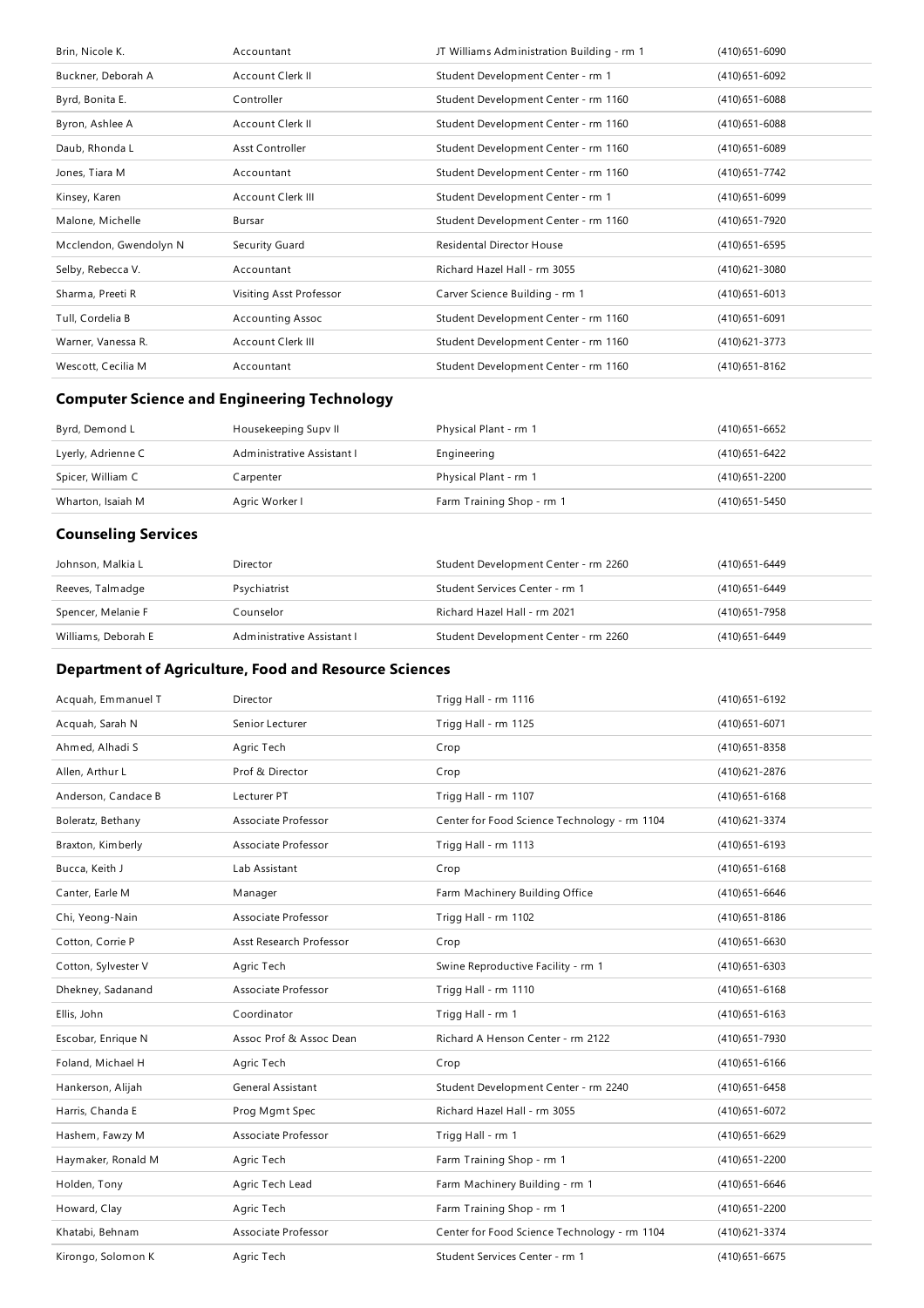| Marsh, Lurline E     | Professor                  | Crop                                         | (410) 651 - 7731  |
|----------------------|----------------------------|----------------------------------------------|-------------------|
| Meredith, Joan E     | Lab Res Tech               |                                              | (410) 621 - 3389  |
| Min, Byungrok        | Associate Professor        | Center for Food Science Technology - rm 2113 | (410) 651 - 7736  |
| Naveenkumar, Fnu     | <b>Assistant Professor</b> | Trigg Hall - rm 1121                         | $(410)651 - 3650$ |
| Nindo, Caleb I       | Associate Professor        | Center for Food Science Technology - rm 1104 | $(410)651 - 7963$ |
| Parveen, Salina      | Professor                  | Center for Food Science Technology - rm 2116 | (410) 651-8339    |
| Schwarz, Jurgen G    | Prof & Chair               | Trigg Hall - rm 1107                         | $(410)651 - 6168$ |
| Smith, Brett         | Lab Res Tech               | Crop                                         | $(410)651 - 7506$ |
| Smith, Joshua A      | Service Worker             | Physical Plant - rm 1                        | $(410)651 - 6153$ |
| Sykes, Gail A        | Administrative Assistant I | Crop                                         | $(410)651 - 6625$ |
| Thomas, Tyler C      | Agric Tech                 | Maes Poultry Office Lab - rm 1               | (410) 651 - 2200  |
| Timmons, Jennifer 1  | Assistant Professor        | Poultry Barn - rm 1                          | (410) 651-6542    |
| Tubene, Stephan L    | Associate Professor        | Trigg Hall - rm 1102                         | (410) 651 - 7577  |
| White, Chanelle L    | Research Asst              | Crop                                         | $(410)651 - 6629$ |
| Whittiker, Matthew B | Research Specialist        | Center for Food Science Technology - rm 2127 | $(410)651 - 6256$ |
| Wise, Tamela P       | Administrative Assistant I | Center for Food Science Technology - rm 1105 | $(410)651 - 8497$ |
| Wongus, Nicole       | <b>General Assistant</b>   | Student Development Center - rm 2240         | $(410)651 - 6458$ |

## **Department of Business, Management and Accounting**

| Abaidoo, Rexford        | Associate Professor        | Engineering                           | (410) 651 - 3380  |
|-------------------------|----------------------------|---------------------------------------|-------------------|
| Alade, Ayodele J        | Professor                  | Engineering                           | $(410)651 - 8065$ |
| Ali, Mohammad           | Professor                  | Engineering                           | $(410)651 - 6213$ |
| Aqualambeng, Sunny      | Lecturer PT                | Kiah Hall - rm 1                      | (410) 651 - 7740  |
| Buzzetto-More, Nicole A | Professor                  | Kiah Hall - rm 2117                   | $(410)651 - 6498$ |
| Cannon, Monica G        | Lecturer PT                | Richard Hazel Hall - rm 1             | (410) 651-6220    |
| Cephas, Tinya R         | Administrative Assistant I | Engineering                           | $(410)651 - 6523$ |
| Das, Monisha            | Associate Professor        | Engineering                           | (410) 651 - 7886  |
| Lee, Kyung J            | Professor                  | Engineering                           | (410) 621-3078    |
| Leng, Inna              | Lecturer PT                | Kiah Hall - rm 1                      | (410) 651 - 7596  |
| Li, Deging              | Associate Professor        | Kiah Hall - rm 2103                   | (410) 651 - 7872  |
| Marcelin, Isaac         | Associate Professor        | Engineering                           | (410) 651 - 7884  |
| Mitchell, Bryant C.     | Associate Professor        | Engineering                           | (410) 651-6524    |
| Richerson, William R    | <b>Assistant Professor</b> | Engineering                           | (410) 621-3079    |
| Sharma, Dinesh K.       | Professor                  | Engineering                           | $(410)651 - 6528$ |
| Starkey, A J            | Lecturer PT                | Kiah Hall - rm 2102                   | (410) 651 - 7596  |
| Stover, Jerome          | Lecturer PT                | Center for International Educa - rm 1 | (410) 651-6144    |
| Sum, Vichet             | Associate Professor        | Engineering                           | (410) 651-6531    |
| Thomas-Banks, Leesa P   | Asst Prof & Chair          | Engineering                           | (410) 651 - 7591  |
| Tillman, Karen J        | Lecturer PT                | Waters Hall - rm 1                    | (410) 651 - 7596  |
| Wang, Wendy             | Associate Professor        | Engineering                           | (256) 684-4694    |
| West, Leslie            | <b>Assistant Professor</b> | Engineering                           | (410) 651-6237    |

## **Department of Criminal Justice**

| Dahlgren, Daniel C     | Assistant Professor        | Richard Hazel Hall - rm 3028      | (410) 651 - 6585  |
|------------------------|----------------------------|-----------------------------------|-------------------|
| Ejiogu, Kingsley       | Associate Professor        | Richard Hazel Hall - rm 3024      | $(410)651 - 8914$ |
| Kusha, Hamid           | Assistant Professor        | Richard A Henson Center - rm 1106 | (410) 651 - 2200  |
| Onyeozili, Emmanuel C. | Professor                  | Richard Hazel Hall - rm 3018      | (410) 651-6579    |
| Shockley, Theresa D.   | Administrative Assistant I | Richard Hazel Hall - rm 3032      | (410) 651-6578    |
| Tsai, Lily             | Associate Professor        | Richard Hazel Hall - rm 3015      | $(410)651 - 8918$ |
| Walters-Jones, Nelseta | Associate Professor        | Richard Hazel Hall - rm 3016      | (410) 651 - 8916  |
| Weathers, Janese D     | Lecturer                   | Richard Hazel Hall - rm 3013      | $(410)651 - 6582$ |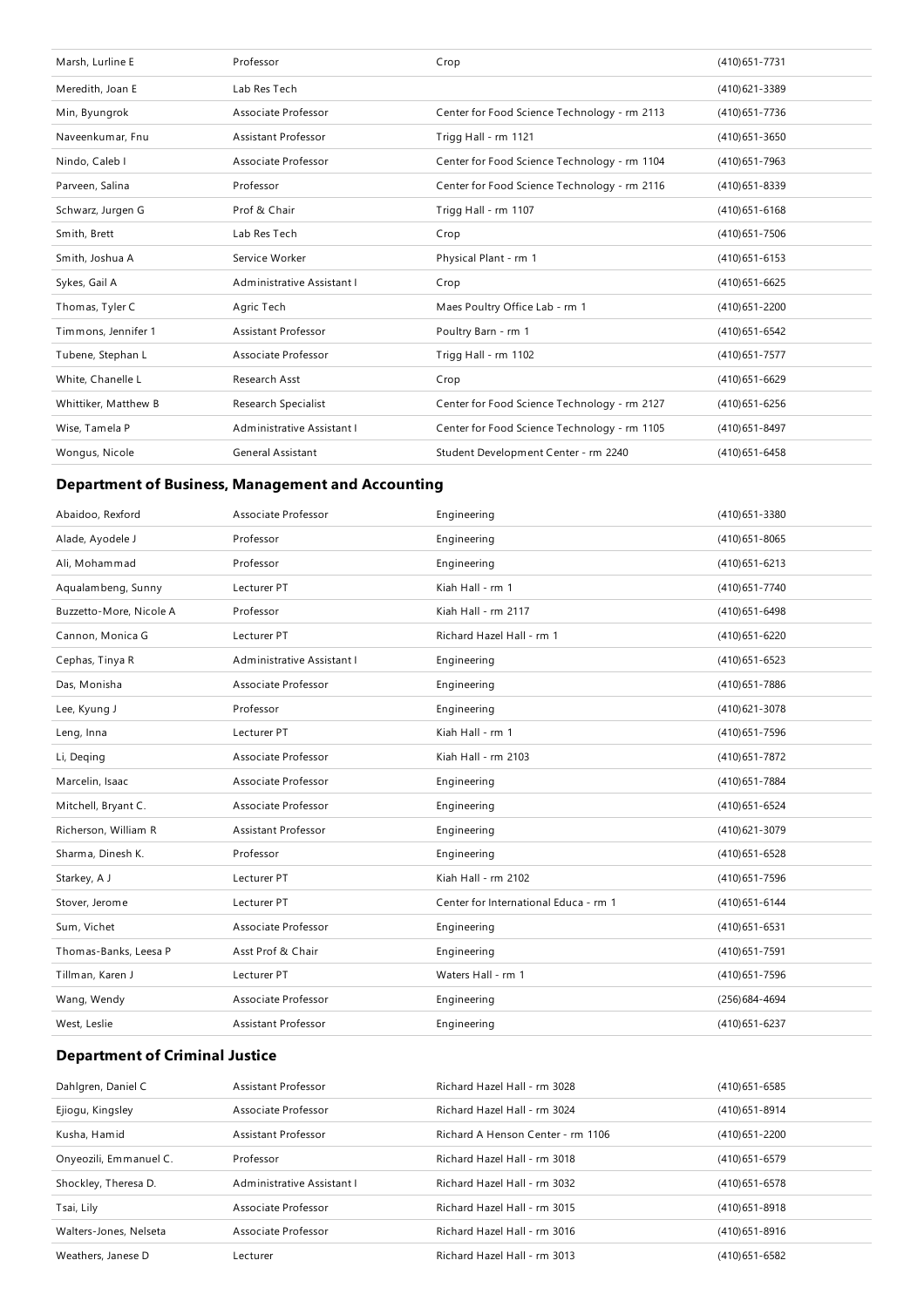## **Department of Criminal Justice & Department of Social Sciences**

| Banks, Letitia J             | Director              | Richard Hazel Hall - rm 1062                  | (410) 651 - 8932  |
|------------------------------|-----------------------|-----------------------------------------------|-------------------|
| Brown, Robert A              | Chair                 | Richard Hazel Hall - rm 3028                  | (410) 651 - 8482  |
| Deshields, Anissa L          | Service Worker        | Physical Plant - rm 1                         | $(410)651 - 6650$ |
| Johnson, Horace R            | Service Worker        | Physical Plant - rm 1                         | (410) 845 - 3515  |
| Kadhi, Tau                   | Professor             | JT Williams Administration Building - rm 3101 | $(410)651 - 3553$ |
| Mingo, Dennis M              | Service Worker        | Physical Plant - rm 1                         | $(410)651 - 6650$ |
| Ospital, Rebecca G           | Asst Prof & Director  | Richard Hazel Hall - rm 1                     | (410) 651-8932    |
| Parr, Andrew J               | Service Worker        | Physical Plant - rm 1                         | $(410)651 - 6650$ |
| Petrin, Roger L              | Head Coach            | Hytche Athletic Center - rm 1                 | (410) 651 - 2200  |
| Solomon, Peter N             | <b>Director</b>       | WESM Radio Station - rm 1                     | (410) 651 - 2200  |
| Velazquez-Gonzalez, Hector J | Associate Professor   | Richard Hazel Hall - rm 1034                  | $(410)651 - 8455$ |
| Ward-Sutton, Courtney D      | Assistant Professor   | Richard Hazel Hall - rm 1110                  | $(410)651 - 7658$ |
| Williams, Kawanda M          | Asst Prof & Asst Dean | Somerset Hall - rm 1                          | (410) 651 - 2200  |

### **Department of Education**

| Baldwin, Charles G      | Associate Professor | Richard Hazel Hall - rm 2007 | $(410)651 - 6222$ |
|-------------------------|---------------------|------------------------------|-------------------|
| Bowers, Cheryl D.       | Assistant Professor | Richard Hazel Hall - rm 2010 | $(410)651 - 6265$ |
| Davis, Ray J            | Professor           | Richard Hazel Hall - rm 2051 | $(410)651 - 7518$ |
| Foust, Gretchen E       | Associate Professor | Richard Hazel Hall - rm 2011 | $(410)621 - 2253$ |
| Goslee, Patricia A      | Associate Professor | Richard Hazel Hall - rm 2013 | (410) 651 - 6195  |
| Holden-hall, Andranette | Lecturer PT         | Richard Hazel Hall - rm 2130 | (410) 651 - 6195  |
| Hosmane, Mala           | Assistant Professor | Richard Hazel Hall - rm 1    | (410) 651 - 2200  |
| Jones, Evelyn R         | Lecturer            | Richard Hazel Hall - rm 2008 | (410) 651-6219    |
| Nugent, Michael A       | Coordinator         | Richard Hazel Hall - rm 2032 | (410) 651-8362    |
| Patterson, Michael C    | Associate Professor | Richard Hazel Hall - rm 2006 | (410) 621 - 2559  |
| PooleSykes, Kimberly J. | Prof & Chair        | Richard Hazel Hall - rm 2023 | (410) 651 - 6220  |
| Stufft, Derry L         | Associate Professor | Richard Hazel Hall - rm 2027 | $(410)651 - 6216$ |
| Warren, Richard H       | Professor           | Richard Hazel Hall - rm 2014 | (410) 651 - 7950  |

### **Department ofEngineering and Aviation Sciences**

| Brink III, Edward J   | <b>Asst Clinical Professor</b> | Engineering               | (410) 621-2984    |
|-----------------------|--------------------------------|---------------------------|-------------------|
| Brown, Willie L       | Associate Professor            | Engineering               | (410) 651-6478    |
| Dabipi, Ibibia K      | Professor                      | Engineering               | (410) 651-6489    |
| Ejenavi, Julius O     | Prog Coor                      | Engineering               | (410) 651-8095    |
| Hartman, Chris        | Prog Coor                      | Engineering               | (410) 651-8317    |
| Heath, Virginia C     | Administrative Assistant I     | Engineering               | $(410)651 - 6365$ |
| Henry, Xavier         | Lecturer                       | Tanner Hall - rm 1        | $(410)651 - 6365$ |
| Ibrahim, Mamoun Y     | Manager                        | Engineering               | (443) 365-6894    |
| Jin, Yuanwei          | Prof & Chair                   | Engineering               | (410) 621 - 3410  |
| Matin, Payam H        | Professor                      | Engineering               | (410) 621 - 3020  |
| Mei, Lanju            | <b>Assistant Professor</b>     | Engineering               | $(410)651 - 6813$ |
| Nagchaudhuri, Abhijit | Professor                      | Engineering               | (410) 651-6479    |
| Petersharris, Mosha   | <b>Assistant Director</b>      | Richard Hazel Hall - rm 1 | (410) 651-8452    |
| Rodriguez, Felipe A   | Lecturer PT                    | Engineering               | (410) 651 - 2200  |
| Stanfield, Ricky W    | Lecturer PT                    | Tanner Hall - rm 1118     | $(410)651 - 6365$ |
| Walker, Alvernon      | Associate Professor            | Tanner Hall - rm 1111     | (410) 651 - 7559  |
| Zhang, Lei            | Associate Professor            | Engineering               | (410) 651-8470    |

### **Department ofEnglish and Modern Languages**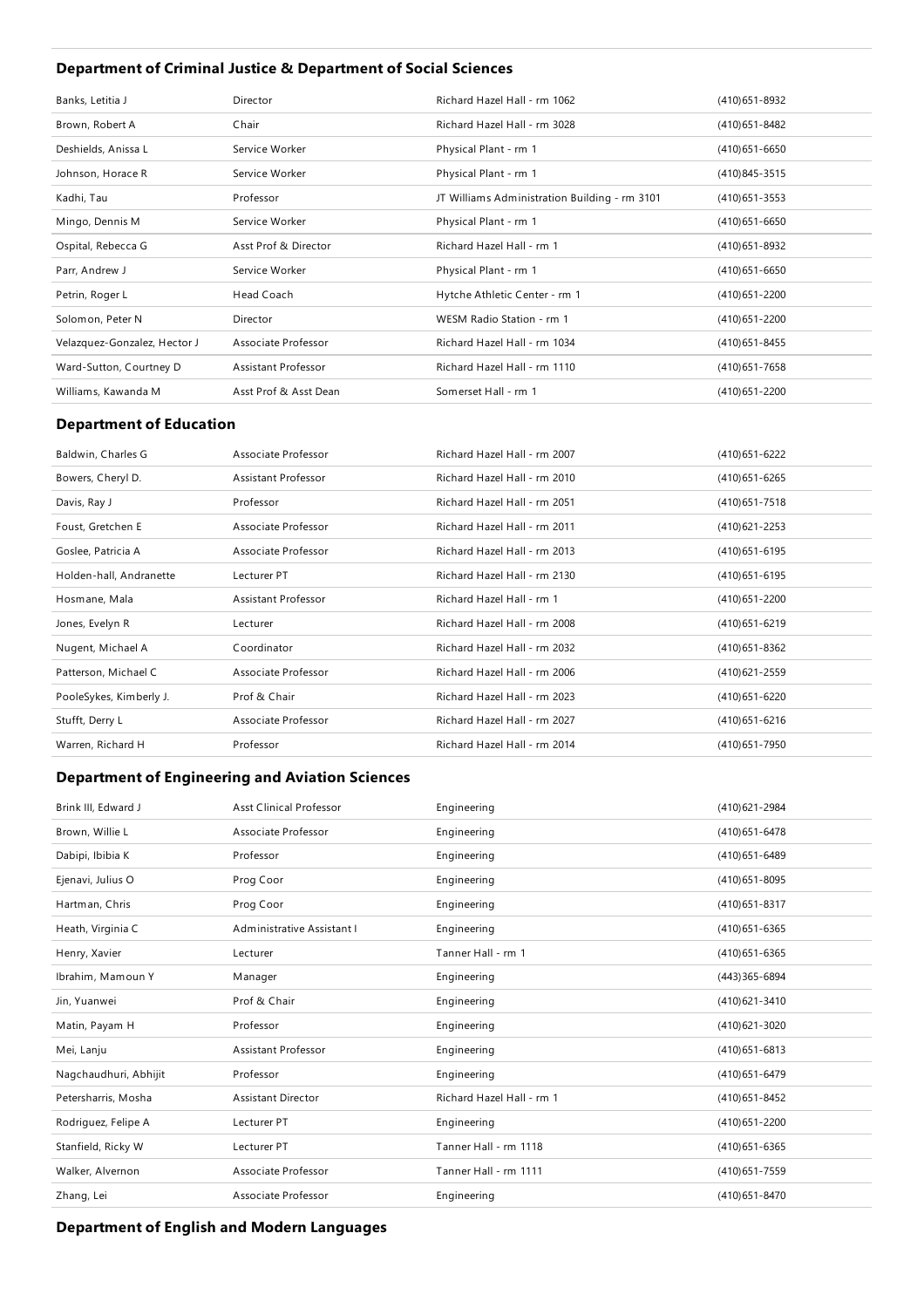| Ahmed, Shafayet<br>Brophy, William | Lecturer<br>Coordinator    | Engineering<br>Engineering                | (410) 651 - 2200<br>(410) 621 - 2973 |
|------------------------------------|----------------------------|-------------------------------------------|--------------------------------------|
| Broussard, Philip                  | Prog Coor                  | Wilson Hall - rm 1                        | $(410)651 - 6543$                    |
| Brown, Dorothy R                   | Lecturer PT                | Thomas                                    | $(410)651 - 6465$                    |
| Buerkle, Marilyn L                 | Lecturer                   | Engineering                               | (410) 651 - 8349                     |
| Cecil, William E                   | Lecturer PT                | Thomas                                    | $(410)651 - 6468$                    |
| Champagne, Carole A.               | Professor                  | Temporary Classroom                       | $(410)651 - 6250$                    |
| Cooledge, Dean R                   | Chair                      | Wilson Hall - rm 2103                     | $(410)651 - 6553$                    |
| Davis, Joseph A                    | Lecturer                   | Engineering                               | $(410)651 - 6555$                    |
| Green, Melissa M.                  | Lecturer                   | Wilson Hall - rm 1                        | $(410)651 - 6286$                    |
| Gupta, Archana                     | Lecturer                   | Wilson Hall - rm 1                        | $(410)651 - 6552$                    |
| Hagenratergooding, Amy B           | Associate Professor        | Engineering                               | $(410)651 - 6351$                    |
| Hartnett, Cheryl A                 | Lecturer PT                | Wilson Hall - rm 1                        | $(410)651 - 6552$                    |
| Hinman, Shannon L                  | Lecturer PT                | Wilson Hall - rm 1                        | (410) 651-6552                       |
| Keane-Dawes, Jennifer M            | Professor                  | Engineering                               | (410) 621 - 2975                     |
| Kelley, Lawanda L                  | Security Guard             | <b>Residental Director House</b>          | $(410)651 - 6590$                    |
| Kilian, Lisa                       | Lecturer PT                | Richard Hazel Hall - rm 1                 | $(410)651 - 2200$                    |
| Kundell, Terry                     | Professor                  | Wilson Hall - rm 1108                     | (410) 621 - 3071                     |
| Laforest, Debra J                  | <b>IT Support Asst</b>     | Wilson Hall - rm 2108                     | (410) 651 - 7595                     |
| Larrea, Edgar                      | <b>Assistant Professor</b> | Wilson Hall - rm 2102                     | $(410)651 - 6203$                    |
| Lewis, Leon C                      | Tech Coor                  | Engineering                               | (410) 651-6204                       |
| Linton, Dionna S                   | Instructor                 | Wilson Hall - rm 1                        | $(410)651 - 6553$                    |
| Little, Dana L                     | <b>Assistant Professor</b> | Engineering                               | $(410)651 - 8006$                    |
| Parks, Carmen                      | Lecturer PT                | Wilson Hall - rm 1111                     | (410) 739-5440                       |
| Pearce, Dianne                     | Lecturer PT                | Wilson Hall - rm 1                        | (410) 651 - 2200                     |
| Pippin, Trisha R                   | Lecturer                   | Temporary Classroom                       | $(410)651 - 6458$                    |
| Sardaru, Papaiah                   | Post Doc Res Assoc         | Center for Food Science Technology - rm 1 | (410) 621 - 3374                     |
| Seabrook, Barbara J                | Lecturer PT                | Temporary Classroom                       | (410) 651-6793                       |
| Ulbricht, Mari-Jo                  | Lecturer                   | Wilson Hall - rm 2107                     | $(410)651 - 6553$                    |
| Vlahovici-Jones, Gabriela          | Lecturer                   | Temporary Classroom                       | (410) 651 - 7954                     |
| Vreeland, Leigh Ann                | Administrative Assistant I | Wilson Hall - rm 2105                     | $(410)651 - 6552$                    |
| Wilkinsoniii, Robert               | Lecturer PT                | Engineering                               | (410) 651 - 8349                     |

## **Department of Fine Arts**

| Bowins, Pierre F          | Assistant Professor        | Thomas                                     | (410) 651-6490    |
|---------------------------|----------------------------|--------------------------------------------|-------------------|
| Dean, Brian C             | Assistant Professor        | Ella Fitzgerald Performing Art - rm 1      | (410) 621 - 1514  |
| Feldman, Heather          | Asst Coach                 | Hytche Athletic Center - rm 1127           | (410) 651 - 7897  |
| Halpern, Jesse J          | Assistant Professor        | Thomas                                     | $(410)651 - 6491$ |
| Harrington, Christopher J | Assoc Prof & Chair         | Thomas                                     | (410) 651 - 6490  |
| Hernandez, Elvin A        | Assistant Professor        | Richard Hazel Hall - rm 2021               | (410) 651 - 7958  |
| Holt, Susan M1            | Lecturer & Director        | Thomas                                     | (410) 651 - 7770  |
| Howard, Michele L         | Administrative Assistant I | Thomas                                     | $(410)651 - 6487$ |
| Hudson, Bradley P         | Associate Professor        | Thomas                                     | (410) 651 - 8379  |
| Michaud, Matthew J        | Lecturer PT                | Thomas                                     | (410) 651 - 2200  |
| Roberts jr, Leon          | <b>General Assistant</b>   | JT Williams Administration Building - rm 1 | (410) 651 - 2200  |
| Taylor, Christy L         | Lecturer PT                | Ella Fitzgerald Performing Art - rm 1      | (410) 651 - 6490  |

# **Department of Human Ecology**

| Cecil, Malinda D. | Visiting Lecturer   | Richard A Henson Center - rm 2109 | (410) 651-6060   |
|-------------------|---------------------|-----------------------------------|------------------|
| Clinton, Bridgett | Associate Professor | Richard A Henson Center - rm 2111 | (410) 651 - 8351 |
| Do. Kieu A        | Lecturer PT         | Richard Hazel Hall - rm 2021      | (410) 651 - 7958 |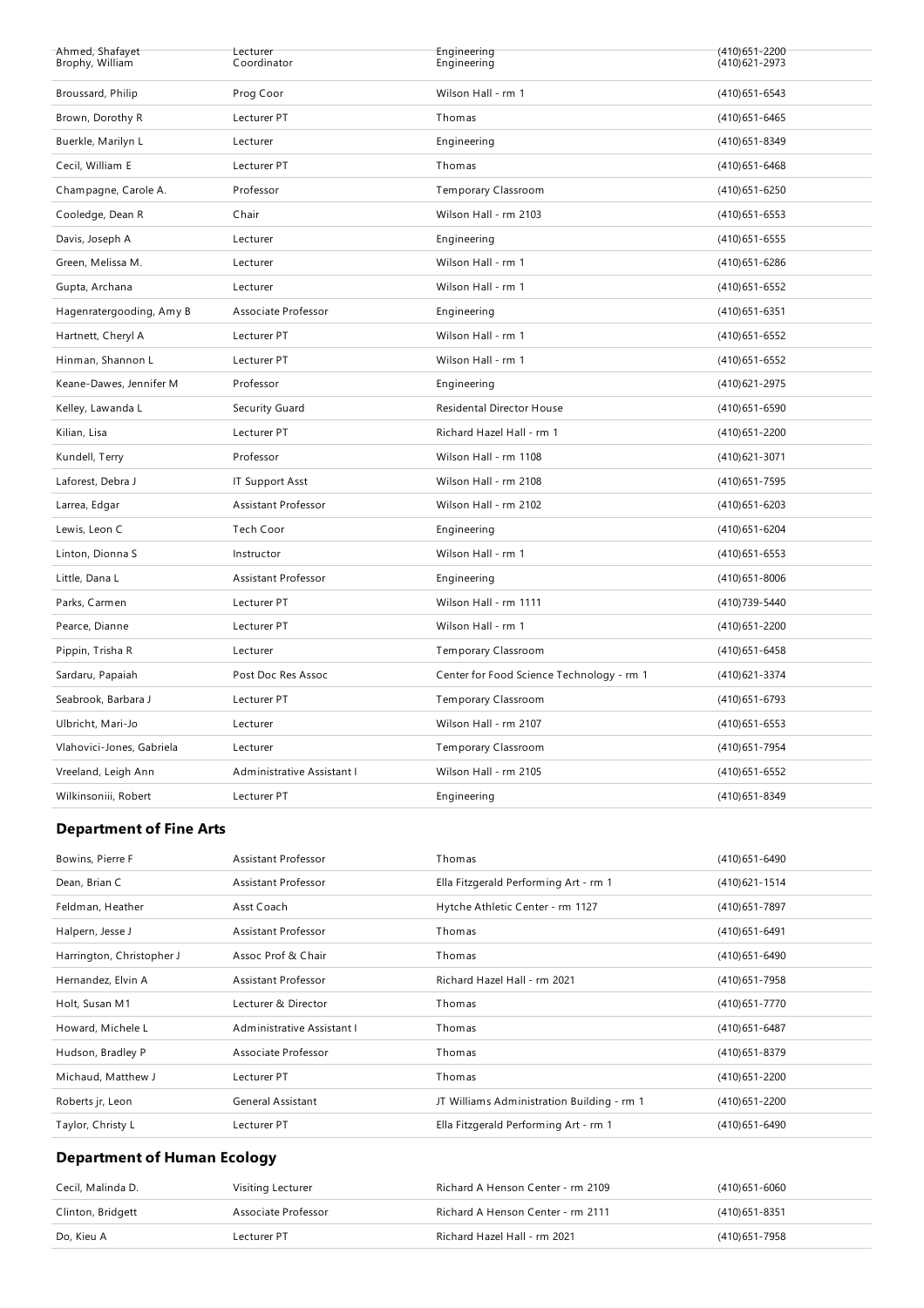| Jacob, John<br>Kirtsos, Michael 1 | Associate Professor<br>Lecturer | Richard Hazel Hall - rm 1<br>Richard A Henson Center - rm 2107 | $(410)651 - 7817$<br>(410) 651 - 7578 |
|-----------------------------------|---------------------------------|----------------------------------------------------------------|---------------------------------------|
| Long, Donna M                     | Associate Professor             | Early Childhood CFDC                                           | $(410)651 - 7666$                     |
| Namwamba, Grace                   | Prof & Chair                    | Richard A Henson Center - rm 2105                              | $(410)651 - 6055$                     |
| Satterlee, Donna J                | Associate Professor             | Early Childhood - rm 1105                                      | (410) 651 - 7997                      |
| Shaw, Anugrah                     | Professor                       | Trigg Hall - rm 1112                                           | $(410)651 - 6064$                     |
| Sherman, Anna M                   | Act Asst Dir                    | Early Childhood - rm 1                                         | $(410)651 - 6173$                     |
| Spence, Audrey S                  | Ops Prof, Prog Coord - Obs      | Early Childhood - rm 1                                         | $(410)651 - 6054$                     |
| Trader, Sheena L                  | Child Care Worker               | Early Childhood - rm 1                                         | $(410)651 - 6667$                     |
| Zhou, Li                          | Assistant Professor             | Early Childhood - rm 1104                                      | (410) 651-6076                        |

## **Department of Kinesiology**

| Baker, Kimberly L.    | Lecturer PT                | Hytche Athletic Center - rm 1134 | (410)651-6708     |
|-----------------------|----------------------------|----------------------------------|-------------------|
| Hwang, Sungjae        | Assistant Professor        | Hytche Athletic Center - rm 1124 | (410)651-6493     |
| Machinski, Kimberly J | Administrative Assistant I | Hytche Athletic Center - rm 1120 | $(410)651 - 8141$ |
| Nastvogel, LaShawn D  | Assistant Professor        | Hytche Athletic Center - rm 1123 | (410) 651 - 6623  |
| Nelson, Beatrice A.   | Lecturer                   | Hytche Athletic Center - rm 1135 | (410) 651 - 7763  |

## **Department of Mathematics and Computer Science**

| Abusin, Elhibir M           | Lecturer PT                | Kiah Hall - rm 1                              | (410) 651 - 6421  |
|-----------------------------|----------------------------|-----------------------------------------------|-------------------|
| Adkins, Patricia            | Lecturer PT                | Richard Hazel Hall - rm 2023                  | (410) 651 - 7968  |
| Callarman, Trevor W         | Head Coach                 | Hytche Athletic Center - rm 1                 | (410) 651 - 7814  |
| Chapin, Edward W.           | Assistant Professor        | Engineering                                   | (410) 651-6428    |
| Cornelius, Jason M          | Assistant Professor        | Engineering                                   | (410) 651 - 6419  |
| Drummond, Joseph W          | Specialist                 | Engineering                                   | (410) 621 - 2992  |
| Elbeshir, Manal             | Lecturer                   | Engineering                                   | (410) 651 - 7935  |
| Elobaid, Muna E.            | Coordinator                | Engineering                                   | (410) 621 - 2993  |
| Hamid, Elsawi M             | Lecturer PT                | Engineering                                   | (410) 651 - 6422  |
| Hamza, Adil A               | Lecturer PT                | Frederick Douglass Library - rm 0116          | (410) 651 - 8343  |
| Haywardstarkey, Franzella M | Lecturer PT                | Richard Hazel Hall - rm 1                     | (410) 621 - 3360  |
| Hura, Gurdeep S             | Professor                  | Engineering                                   | (410) 651 - 6426  |
| Johnson, David A            | Asst Coach                 | Tawes Gymnasium                               | (410) 651 - 7864  |
| Johnson, Robert A.          | Associate Professor        | Engineering                                   | (410) 651 - 7740  |
| Kohl, Russell W             | Associate Professor        | Engineering                                   | $(410)651 - 6418$ |
| Liu, Catherine C            | Lecturer PT                | Crop                                          | (410) 651-6636    |
| Malik, Malik B.             | Associate Professor        | Engineering                                   | (410) 651 - 6421  |
| Nyame, Anthony K            | Coordinator                | Carver Science Building - rm 1                | $(410)651 - 6013$ |
| Osman, Abuobida E           | Lecturer                   | Engineering                                   | (410) 651 - 3680  |
| Raikes, Sidney J            | Coach                      | Hytche Athletic Center - rm 1                 | (410) 651 - 2200  |
| Ridlon, Candice             | Professor                  | Engineering                                   | (410) 651 - 6423  |
| Salamabi, Manal M           | Lecturer                   | Engineering                                   | (410) 651 - 7121  |
| Sharma, Rakesh              | Lecturer                   | Engineering                                   | $(410)651 - 8130$ |
| Sneade, April D             | Lecturer PT                | Kiah Hall - rm 1                              | (410) 651-6422    |
| Turner, Tiara D             | Assoc Prof & Chair         | Engineering                                   | (410) 651 - 6284  |
| Waters, Gladstone           | Lecturer PT                | Kiah Hall - rm 1                              | (410) 651 - 6422  |
| Wiggins, Urban T            | Chief Information Officer  | JT Williams Administration Building - rm 3104 | (410) 651 - 7689  |
|                             |                            |                                               |                   |
| Williams, Mark E            | Associate Professor        |                                               | (410) 651 - 6431  |
| Zhang, Jun                  | <b>Assistant Professor</b> | Engineering                                   | (410) 651 - 6424  |
| Zhu, Weiwei                 | Associate Professor        | Kiah Hall - rm 1102                           | (410) 651 - 6422  |

### **Department of Natural Sciences**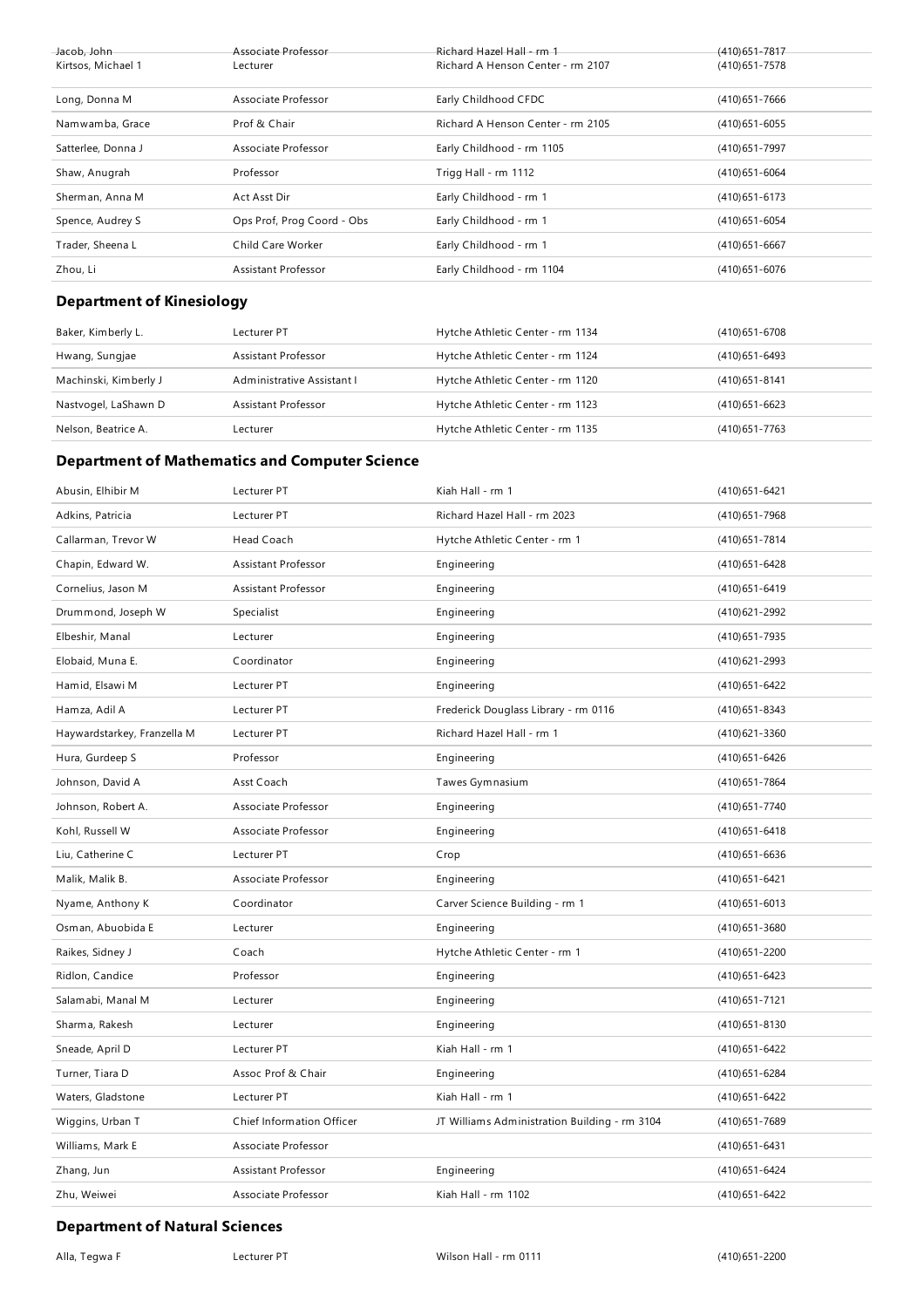| Alzayady, Kamil J    | Assistant Professor        | Richard Hazel Hall - rm 1065                 | (410) 651-6721    |
|----------------------|----------------------------|----------------------------------------------|-------------------|
| Bell, Tracy D        | Associate Professor        | Carver Science Building - rm 2103            | $(410)651 - 6051$ |
| Chigbu, Angela O     | <b>Accounting Assoc</b>    | Richard Hazel Hall - rm 3051                 | (410) 651 - 7969  |
| Chigbu, Paulinus     | Prof & Director            | Carver Science Building - rm 3109            | (410)621-3034     |
| Crawford, Maurice K  | Associate Professor        | Carver Science Building - rm 2101            | (410) 651 - 8447  |
| Cumming, Jonathan R  | Prof & Chair               | Carver Science Building - rm 1103            | (410) 651 - 6014  |
| Daniels, Christopher | Specialist                 | Carver Science Building - rm 1               | (410) 651 - 2200  |
| Das, Kausiksankar    | Associate Professor        | Richard Hazel Hall - rm 3006                 | (410) 651 - 6034  |
| Dasilva, Ligia V     | <b>Assistant Professor</b> | Bannekar Building - rm 1112                  | (410) 651 - 8194  |
| Dodoo, Joseph D.     | Lecturer                   | Carver Science Building - rm 1               | $(410)651 - 6033$ |
| Elkholy, Ibrahim A   | Lecturer PT                | Carver Science Building - rm 1               | (410) 651 - 6013  |
| Elnabawi, Ahmed      | Associate Professor        | Carver Science Building - rm 1               | $(410)651 - 6013$ |
| Elnaiem, Dia-eldin A | Professor                  | Carver Science Building - rm 1               | $(410)651 - 6013$ |
| Elsayed, Ishraga S   | Coordinator                | Carver Science Building - rm 1               | (410) 651 - 6014  |
| Graham, Lorna P      | Coordinator                | Carver Science Building - rm 1               | $(410)651 - 6040$ |
| Hearne, Jennifer L   | Professor                  | Carver Science Building - rm 1108            | (410) 651 - 7945  |
| Ishaque, Ali B       | Professor                  | Carver Science Building - rm 3111            | $(410)651 - 6050$ |
| Johnson, Andrea J    | Lecturer                   | Temporary Classroom                          | (410) 651 - 2200  |
| Johnson, Linda R.    | Professor                  | Carver Science Building - rm 3101            | $(410)651 - 6036$ |
| Kessie, Alexander B  | Prog Coor                  | Tanner Hall - rm 1121                        | (410) 651 - 6520  |
| May, Eric B.         | Professor                  | Carver Science Building NA                   | (410)651-6023     |
| Mitra, Madhumi       | Professor                  | Richard Hazel Hall - rm 3062                 | (410) 651 - 6049  |
| Morales, Andres G    | Asst Research Professor    | Paul Sarbanes Center - rm 108                | (410) 629 - 1094  |
| Okulate, Mobolaji A  | Professor                  | Richard Hazel Hall - rm 3063                 | (410) 651 - 6145  |
| Orech, Francis O     | Lecturer PT                | Center for Food Science Technology - rm 1104 | (410) 651 - 2200  |
| Pitula, Joseph S     | Director                   | Engineering                                  | (410)621-2980     |
| Potter, Amelia G     | Lecturer                   | Carver Science Building - rm 2105            | (410) 651 - 6044  |
| Sauder, Deborah G    | Professor                  | Richard Hazel Hall - rm 3005                 | $(410)651 - 6047$ |
| Sexton, Margaret A   | <b>Assistant Director</b>  | Bannekar Building - rm 1112                  | (410) 621 - 1049  |
| Sharma, Dev          | Associate Professor        | Richard Hazel Hall - rm 2023                 | (410) 651 - 1958  |
| Tilghman, Ida M      | Administrative Assistant I | Carver Science Building none                 | (410) 651 - 7870  |
| Volkis, Victoria     | Professor                  | PHYSICAL SCIENCES COMPLEX - rm 3004          | (410) 651-6030    |
| Waguespack, Yan Y    | Professor                  | Carver Science Building - rm 3116            | (410) 651-6052    |
| Weaver, William L    | Visiting Assoc Professor   | Carver Science Building - rm 1               | (410) 651 - 2200  |
| White, Cynthia       | Office Clerk II            | Student Development Center - rm 1100         | (410) 651 - 6172  |
| Xia, Meng            | Professor                  | Carver Science Building - rm 1               | (410)621-3551     |
| Zebelo, Simon A      | Associate Professor        | Trigg Hall - rm 1117                         | $(410)651 - 6163$ |

# **Department of Physical Therapy**

| Cartwright, Candace     | Coordinator                | Richard Hazel Hall - rm 1    | $(410)621 - 2291$ |
|-------------------------|----------------------------|------------------------------|-------------------|
| Gill, Cynthia H.        | Associate Professor        | Richard Hazel Hall - rm 2078 | $(410)651 - 6358$ |
| Hickman, DeAnna L       | Coordinator                | Richard Hazel Hall - rm 2086 | (410) 651 - 6334  |
| Klima, Dennis W         | Professor                  | Kiah Hall - rm 1103          | $(410)651 - 6360$ |
| Layshock, Mary E        | Assistant Professor        | Richard Hazel Hall - rm 2081 | $(410)651 - 6521$ |
| Mcallister, Stephanie J | Assistant Professor        | Richard Hazel Hall - rm 1    | $(410)651 - 2200$ |
| Miles, Carolyn L        | Administrative Assistant I |                              | $(410)651 - 6301$ |
| Pellinger, Thomas K     | Associate Professor        | Richard Hazel Hall - rm 2079 | $(410)651 - 6359$ |
| Rabel, Michael C        | Assoc Prof & Chair         | Richard Hazel Hall - rm 2076 | $(410)651 - 6310$ |
| Russell, Laverne E      | Lecturer PT                | Richard Hazel Hall - rm 1    | $(410)651 - 2200$ |
| Sanfilippo, Michelle J  | Assistant Professor        | Richard Hazel Hall - rm 2083 | $(410)651 - 6709$ |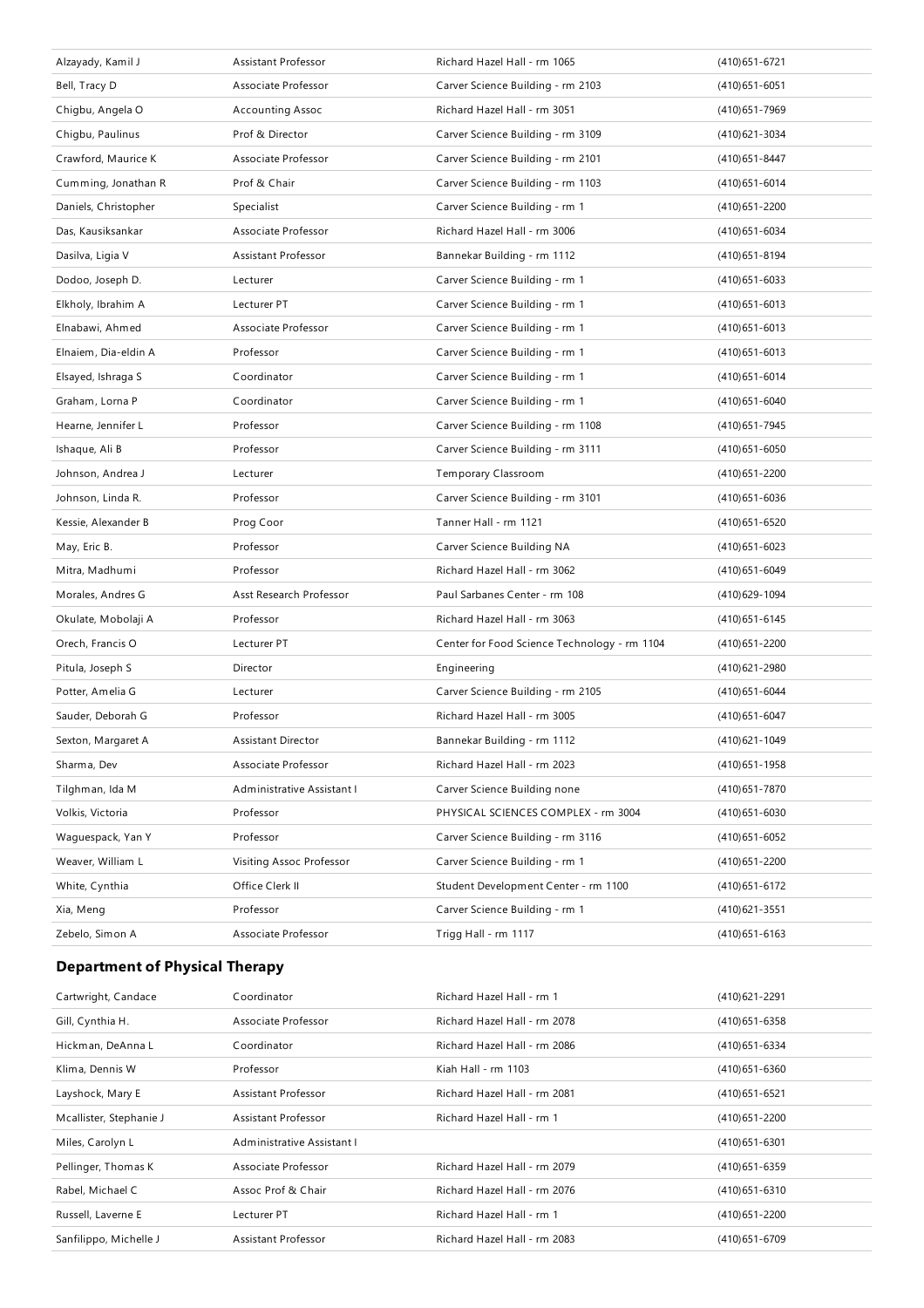## **Department of Physicians Assistant**

| Blair, Jeffrey A    | Lecturer PT       | Richard Hazel Hall - rm 1062   | (410) 621 - 3032  |
|---------------------|-------------------|--------------------------------|-------------------|
| Dickerson, Corey J  | Security Guard    | Student Services Center - rm 1 | (410) 651 - 7744  |
| Guthrie, Traci L    | Prog Mgmt Spec    | Richard Hazel Hall - rm 1068   | (410) 651-8452    |
| Jones, Pareica      | Service Worker    | Physical Plant - rm 1          | $(410)651 - 6650$ |
| Logan, Candice      | Prg Admin Spec    | Richard Hazel Hall - rm 1062   | (410)621-3032     |
| Masenior, Nicole F  | Lecturer PT       | Richard Hazel Hall - rm 1008   | (410) 651 - 2200  |
| Maxwell, Tiffany S  | Asst Prof & Chair | Richard Hazel Hall - rm 1034   | (410) 651 - 8932  |
| Mottatorres, Olga L | Service Worker    | Student Services Center - rm 1 | $(410)651 - 6675$ |
| Reid, Tina          | Lecturer PT       | Richard Hazel Hall - rm 1      | (410)651-2200     |

### **Department of Procurement**

| Collins, Jacqueline M | Director               | Student Development Center - rm 2220 | (410)651-7940 |
|-----------------------|------------------------|--------------------------------------|---------------|
| Corbin, Yvonne        | <b>Buyer Associate</b> | Student Development Center - rm 2220 | (410)651-6406 |
| Neal, Crystal M       | Office Clerk II        | Student Development Center - rm 2220 | (410)651-7940 |
| Tilghman, Tamarra A   | Buyers Clerk           | Student Development Center - rm 2220 | (410)651-7940 |

### **Department of Rehabilitation Services**

| Blackmon, Jonathan C      | Lecturer                   | Richard Hazel Hall - rm 1114   | (410) 621 - 3372  |
|---------------------------|----------------------------|--------------------------------|-------------------|
| Gere, Bryan O             | Assistant Professor        | Richard Hazel Hall - rm 1109   | (410) 651 - 6379  |
| Handy, Doreshia           | Service Worker             | Physical Plant - rm 1          | $(410)651 - 6650$ |
| Harris, Lakeisha L        | Associate Vice President   | Richard Hazel Hall - rm 1062   | $(410)651 - 6080$ |
| Higdon, Robin J           | Administrative Assistant I | Richard Hazel Hall - rm 1118   | $(410)651 - 6262$ |
| Lankford-Purnell, Kutresa | Lecturer                   | Richard Hazel Hall - rm 1112   | (410) 651 - 8424  |
| Lilley, Danny M           | Service Worker             | Student Services Center - rm 1 | $(410)651 - 6153$ |
| Orr, Thelma M             | Lecturer PT                | Richard Hazel Hall - rm 1      | $(410)651 - 6262$ |
| Rahimi, Ezzart M.         | Professor                  | Richard Hazel Hall - rm 1111   | $(410)651 - 6514$ |
| Santos, Leslie            | Coordinator                | Richard Hazel Hall - rm 1115   | $(410)651 - 6004$ |
| Talley, William B         | Assoc Prof & Chair         | Richard Hazel Hall - rm 1113   | $(410)651 - 6261$ |
| Zheng, Lisa               | Associate Professor        | Richard Hazel Hall - rm 1117   | (410) 621 - 3022  |

### **Department of Social Sciences**

| Barrett-Gaines, Kathryn | Associate Professor | Richard Hazel Hall - rm 3010 | (410) 651 - 7934  |
|-------------------------|---------------------|------------------------------|-------------------|
| Bell, Joyce A           | Associate Professor | Richard Hazel Hall - rm 3036 | (410) 621 - 3361  |
| Brocato, Billy R        | Assistant Professor | Richard Hazel Hall - rm 3009 | $(410)621 - 6678$ |
| Chaikel, Joseph         | Lecturer PT         | Richard Hazel Hall - rm 3035 | $(410)651 - 6086$ |
| Gong, Tao               | Associate Professor | Spaulding Hall - rm 1110     | (410) 621 - 1473  |
| Meeker, James           | Assistant Professor | Richard Hazel Hall - rm 1    | (410) 621 - 3361  |
| Norwood, Arlisha        | Assistant Professor | Richard Hazel Hall - rm 1    | (410) 651 - 2200  |
| Seldon, Sean            | Lecturer PT         | Richard Hazel Hall - rm 3009 | $(410)651 - 6086$ |

## **Department of Technology**

| Arumala, Joseph O    | Professor                  | Thomas                    | (410) 651-6472    |
|----------------------|----------------------------|---------------------------|-------------------|
| Ashby, Joe E         | Lecturer PT                | Engineering               | (410) 651 - 2200  |
| Dunn, Derrek         | Dean                       | Engineering               | (410) 651-6348    |
| Fotouhi, Kenny M     | Professor                  | Engineering               | (410) 651-8598    |
| Gill, Melvin C       | Lecturer PT                | Thomas                    | $(410)651 - 6465$ |
| Hagan, Charles       | Lecturer PT                | Thomas                    | (410) 727-4808    |
| Hollerbach, Marianne | Administrative Assistant I |                           | (410) 727-4808    |
| Johnson, Etahe       | Assoc                      | Thomas                    | $(410)651 - 6131$ |
| Kazlova, Sviatlana   | Lecturer PT                | Richard Hazel Hall - rm 1 | (410) 651 - 2200  |
| Loveland, Thomas     | Coordinator                |                           | (410) 727-4808    |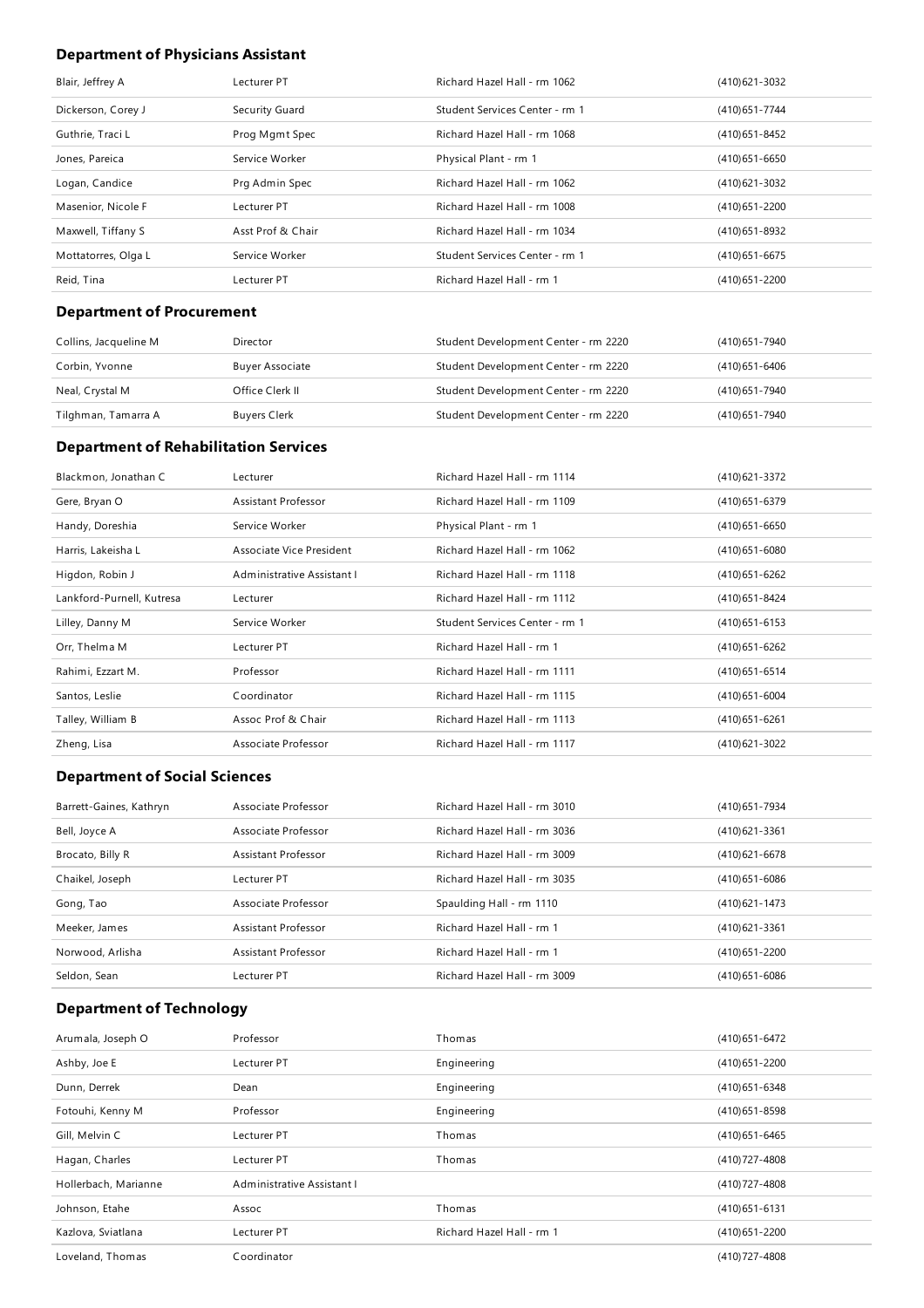| Molavi, Jeffrey                       | Prof & Acting Chair                                 | Thomas                                        | $(410)651 - 6465$ |
|---------------------------------------|-----------------------------------------------------|-----------------------------------------------|-------------------|
| Norris, Joann E                       | Administrative Assistant I                          | Thomas                                        | (410) 651 - 6465  |
| Popkin, Forrest G                     | Lecturer PT                                         | Engineering                                   | (410) 651 - 2200  |
| Salgado, Carlos A.                    | Associate Professor                                 | Thomas                                        | (410) 651-6469    |
| Shealey, Harry M                      | General Assistant                                   | Thomas                                        | (410) 651 - 6467  |
| Tomlinson, Joel M                     | Lecturer                                            | Engineering                                   | (410) 621 - 1117  |
| <b>Drug &amp; Alcohol Prevention</b>  |                                                     |                                               |                   |
| Wigfall, Lauresa M                    | Director                                            | Lida Brown Hall - rm 1                        | (410) 651-6385    |
|                                       | <b>Enrollment Management and Student Experience</b> |                                               |                   |
| Burgess, Tiffany M                    | Administrative Assistant I                          | Student Development Center - rm 1140          | (410) 651 - 6410  |
| Drayton, Crystal M                    | Executive Administrative Assistant I                | JT Williams Administration Building - rm 1    | (410) 651 - 6713  |
| Gaile, Louise D                       | Director                                            | Student Services Center - rm 2175             | (410) 651 - 7850  |
| Guerrero De La Cruz, Julia            | Exec Adm Asst II                                    | JT Williams Administration Building - rm 2107 | (410) 651 - 6102  |
| Jenkins, Latoya                       | <b>VP Student Affairs</b>                           | Student Services Center - rm 1                | (410) 651 - 7838  |
| Jones, Jan K                          | Service Worker                                      | Physical Plant - rm 1                         | $(410)651 - 6650$ |
| Maxie-Hill, Nakia L                   | Executive Administrative Assistant I                | Student Services Center - rm 2169             | $(410)651 - 6687$ |
| <b>Faculty</b>                        |                                                     |                                               |                   |
| Stephens, Gail C                      | Specialist                                          | Kiah Hall - rm 1109                           | (410) 621 - 3850  |
| <b>Faculty Development</b>            |                                                     |                                               |                   |
| Cravens, Cynthia J                    | Director                                            | Engineering                                   | (410) 621 - 2985  |
| Faculty/Staff/Administrator           |                                                     |                                               |                   |
| Martin, Alexandra G                   | Coordinator                                         | Early Childhood - rm 1140                     | (410) 651 - 7999  |
|                                       |                                                     |                                               |                   |
| <b>Financial Aid</b>                  |                                                     |                                               |                   |
| DeHuarte, Christina A                 | IT Data Entry Operator                              | Student Development Center - rm 1             | (410) 651 - 6172  |
| Harmon, Pridgett M.                   | <b>Fincl Aid Couns</b>                              | Student Development Center - rm 1106          | (410) 651 - 7938  |
| Hollamon, Brian E                     | Head Coach                                          | Hytche Athletic Center - rm 1                 | (410) 651 - 7864  |
| Livingston, Danena R.                 | <b>Acting Director</b>                              | Student Development Center - rm 1103          | (410) 651 - 7923  |
| Miles, Vera                           | Fincl Aid Couns                                     | Student Development Center - rm 1101          | (410) 651 - 6172  |
| Smith, Kiana C                        | Fincl Aid Couns                                     | Student Development Center - rm 1             | (410) 651 - 6172  |
| Stokes, Roberta R                     | Fincl Aid Couns                                     | Student Development Center - rm 1110          | (410) 651 - 8140  |
| Trice, Holly J.                       | Fincl Aid Couns                                     | Student Development Center - rm 1100          | (410) 651 - 7928  |
| <b>Geographic Information Systems</b> |                                                     |                                               |                   |
| Bishop, Tracie J                      | Manager                                             | Crop                                          | (410) 651 - 6383  |
| <b>Graduate Studies</b>               |                                                     |                                               |                   |
| Elangwe, Wele                         | Director                                            | Engineering                                   | (410) 651 - 8626  |
| Gross, Preston V                      | Academic Program Specialist                         | Engineering                                   | (410) 651-6507    |
| Young, Angela D                       | Admin Asst II                                       | Engineering                                   | (410) 651 - 7966  |
| <b>Health and Wellness</b>            |                                                     |                                               |                   |
| Hall, Michael                         | Director                                            | Tawes Gymnasium                               | (410) 651 - 7665  |
| <b>Health Services</b>                |                                                     |                                               |                   |
| Boynton, Linda Y.                     | Administrative Assistant I                          | Lida Brown Hall - rm 1                        | $(410)651 - 6597$ |
| Carrigan, Yancy L                     | Prog Asst                                           | WESM Radio Station - rm 1                     | $(410)651 - 8001$ |
| Carter, Susan                         | <b>Nurse Pract</b>                                  | Lida Brown Hall - rm 1                        | (410) 651-6597    |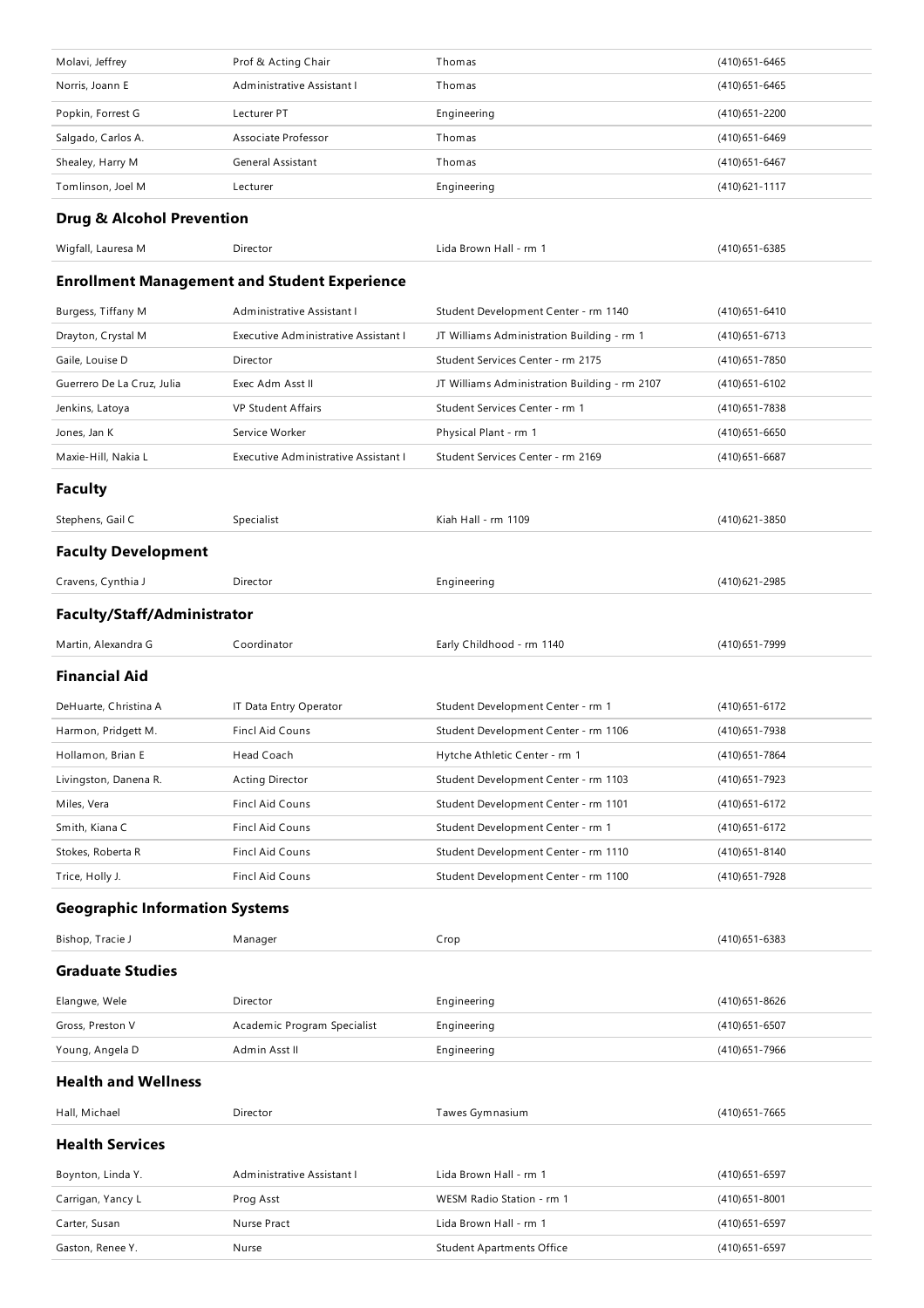| Grant, Sharone V.                  | Director                   | Lida Brown Hall - rm 101          | (410) 651-6597    |
|------------------------------------|----------------------------|-----------------------------------|-------------------|
| <b>Henson Center</b>               |                            |                                   |                   |
|                                    |                            |                                   |                   |
| Hitch, James T                     | Groundskeeper              | Physical Plant - rm 1             | $(410)651 - 6650$ |
| Nimmons, Ciera e                   | Asst Mgr                   | Richard A Henson Center - rm 1    | $(410)651 - 8100$ |
| Odell, Kevin M                     | Manager                    | Richard A Henson Center - rm 1    | $(410)651 - 8100$ |
| <b>Honors Program</b>              |                            |                                   |                   |
| Briddell, Jocelyn D                | <b>Acting Director</b>     | Richard Hazel Hall - rm 2051      | $(410)651 - 6082$ |
| Lane, Michael E                    | <b>Director</b>            | Richard Hazel Hall - rm 2055      | $(410)651 - 6023$ |
| Stevenson, Brittany A              | Administrative Assistant I | Richard A Henson Center - rm 2051 | (410) 621-3070    |
| <b>Hotel Restaurant Management</b> |                            |                                   |                   |
| Allison, Pamela L                  | Prof & Chair               | Richard A Henson Center - rm 1    | (757) 894-8632    |
| Childers, Michael J                | Lecturer PT                | Richard Hazel Hall - rm 1         | (410) 651 - 2200  |
| Davis, Kathleen S                  | Lecturer                   | Richard A Henson Center - rm 1    | (410) 651-6200    |
| Drummond, Damion R                 | Head Coach                 | Hytche Athletic Center - rm 1126  | (410) 651-6710    |
| Forristal, Linda J                 | Associate Professor        | Richard A Henson Center - rm 2100 | $(410)651 - 6567$ |
| Groff, Kelly R                     | Lecturer PT                | Richard A Henson Center - rm 1    | $(410)651 - 6563$ |
| Hilligoss, Raymond A               | Lecturer PT                | Richard A Henson Center - rm 1    | $(410)651 - 6567$ |
| Katiraie, Farajollah               | Lecturer PT                | Thomas                            | $(410)651 - 6465$ |
| Mouaffoteumo, Hyppolite            | Lecturer                   | Richard Hazel Hall - rm 1         | (410) 651 - 2200  |
| Price, Angelia L                   | Administrative Assistant I | Richard A Henson Center - rm 1    | $(410)651 - 6563$ |
| Quinn, Katherine A                 | <b>Assistant Professor</b> | Richard A Henson Center - rm 1    | (410) 651 - 7876  |
| Sebaraj, Josephin                  | IT Data Base Admin         | Waters Hall rm - rm 2102          | $(410)651 - 6689$ |
| Whittingham, Ralston G             | Lecturer                   | Richard A Henson Center - rm 1    | $(410)651 - 6564$ |

#### **Human Resources**

| Ames, Mary V         | Manager                    | Bird Hall - $rm 1104$   | $(410)651 - 6401$ |
|----------------------|----------------------------|-------------------------|-------------------|
| Fosque, Betty A      | Human Res Assoc II         | Bird Hall - rm 1105     | (410)651-6403     |
| Hairston, Gertrude J | Dir Personnel              | Bird Hall - $rm m$ 2107 | (410) 651 - 6404  |
| Mapp, Patricia A     | Administrative Assistant I | Bird Hall - rm 1109     | (410) 651 - 6400  |
| Marshall, Cheryl M   | Pay Proc Assoc             | Bird Hall - rm 1108     | (410) 651 - 7650  |
| Warren, Leslie N     | Manager                    | Bird Hall - rm 1108     | $(410)651 - 6161$ |

## **Information Technology**

| Ash, Dylan J         | <b>IT Support Associate</b> | <b>Waters Hall Back</b>                   | (410) 651 - 7776  |
|----------------------|-----------------------------|-------------------------------------------|-------------------|
| Barthman, Jason S    | IT Support Specialist       | Waters Hall - rm 2105                     | $(410)651 - 8069$ |
| Beasley Jr, Johnny L | IT Support Associate        | Waters Hall - rm 1                        | (410) 651 - 7899  |
| Bounds, Joshua R     | Administrator               | Waters Hall - rm 2104                     | (410) 651 - 7993  |
| Fosque, Veronica M   | Administrative Assistant I  | Center for Food Science Technology - rm 1 | $(410)651 - 6168$ |
| Hall, Todd A         | IT Telecom Spec             | Waters Hall - rm 2104                     | $(410)651 - 7108$ |
| Himes, Larry A       | Administrator               | Waters Hall - rm 2100                     | $(410)651 - 8917$ |
| Jackson, Kevin M     | Manager                     | Waters Hall - rm 1                        | $(410)651 - 6517$ |
| James, Katherine     | Lecturer PT                 | Richard Hazel Hall - rm 2084              | $(410)651 - 6356$ |
| Keniston, Leslie P   | Associate Professor         | Richard Hazel Hall - rm 1                 | $(410)651 - 6357$ |
| Lopez, Robert A      | Director                    | Waters Hall - rm 1                        | (410) 651-8324    |
| Maldonado, Emanuel   | IT Support Specialist       | Waters Hall - rm 2104                     | (410) 651 - 7900  |
| McIntosh, Wacola     | IT Support Specialist       | Waters Hall - rm 1116                     | $(410)651 - 6119$ |
| Perry, Martin E      | Administrator               | Waters Hall - rm 1                        | (410) 621-3082    |
| Schmidt, Brian P     | Administrator               | Waters Hall - rm 1                        | $(410)651 - 8590$ |
| Terrell, De'Nitra L  | IT Prog Analyst             | Waters Hall - rm 2104                     | (410) 651 - 7979  |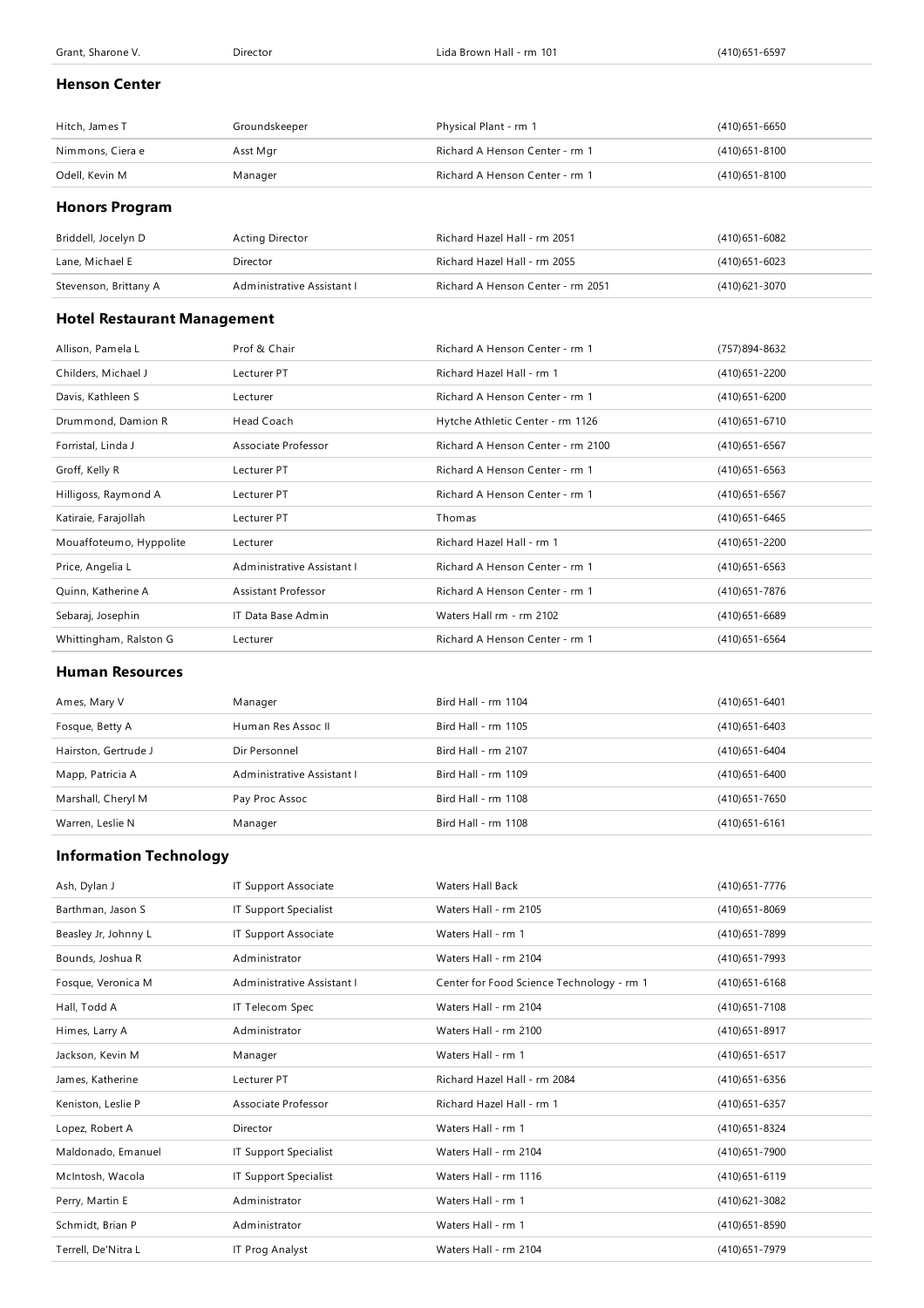| Townsend, Jeremy W                                   | Web Services Developer    | Waters Hall - rm 2104                         | $(410)651 - 8595$ |
|------------------------------------------------------|---------------------------|-----------------------------------------------|-------------------|
| Tull, Yolanda C.                                     | Manager                   | Waters Hall - rm 1118                         | (410) 651-6390    |
| Williams, Eric G                                     | IT Support Associate      | Waters Hall - rm 1                            | $(410)651 - 8064$ |
| <b>Institutional Research</b>                        |                           |                                               |                   |
| Abbas, Fawzia                                        | Associate Director        | JT Williams Administration Building - rm 3104 | (410) 621 - 2259  |
| Acome, Justin D                                      | Analyst                   | JT Williams Administration Building - rm 3102 | (410) 651 - 8430  |
| Lake, Nikita D                                       | Stat Data Asst            | JT Williams Administration Building - rm 3104 | (410) 651 - 7530  |
| <b>International Programs</b>                        |                           |                                               |                   |
| Pierre, Eline                                        | <b>Assistant Director</b> | Trigg Hall - rm 1122                          | $(410)651 - 6548$ |
| <b>IT Consultant</b>                                 |                           |                                               |                   |
| Ard, Donny D                                         | Lecturer PT               | Richard A Henson Center - rm 1                | $(410)651 - 2200$ |
| Awadzi Calloway, Jacqueline D                        | Specialist                | JT Williams Administration Building - rm 1    | $(410)651 - 6557$ |
| Bowen, Alan                                          | Security Consultant       | Richard Hazel Hall - rm 1                     | $(410)651 - 2200$ |
| Darnell, Lynnette                                    | Lecturer PT               | Engineering                                   | (410) 651 - 2200  |
| Duffy, DaJuan L                                      | Service Worker            | Physical Plant - rm 1                         | (410) 651 - 5137  |
| Fears, Jeffrey V                                     | Lecturer                  | Carver Science Building - rm 1                | $(410)651 - 6013$ |
| Hatch Pokhrel, Lauren L                              | Lecturer PT               | Wilson Hall - rm 1                            | (410) 651 - 2200  |
| Hawkins, Steven C                                    | Service Worker            | Physical Plant - rm 1                         | $(410)651 - 6650$ |
| Jones, Bonita J                                      | Lecturer PT               | Richard Hazel Hall - rm 1                     | $(410)651 - 2200$ |
| Kaba, Kassim                                         | Asst Coach                | Hytche Athletic Center - rm 1                 | (410) 651 - 7814  |
| Kowalski, Shannon B                                  | Account Clerk III         | Student Development Center - rm 1160          | $(410)651 - 6093$ |
| Odendhal, Justin M                                   | Office Assistant          | Hytche Athletic Center - rm 1                 | (410) 651 - 6496  |
| Powell, Robynn L                                     | Director                  | Early Childhood - rm 1129                     | (410) 651 - 7848  |
| Roberson, Larry L                                    | Asst Coach                | Hytche Athletic Center - rm 1                 | (410) 651 - 7814  |
| Salley, Carleton D                                   | Lecturer PT               | Richard Hazel Hall - rm 1                     | (410) 651 - 2200  |
| Schaub, Joseph C                                     | Specialist                | JT Williams Administration Building - rm 1    | $(410)651 - 6557$ |
| Stotts, Stephanie N                                  | Associate Professor       | Carver Science Building - rm 1                | $(410)651 - 6013$ |
| Terrell, Michael J                                   | General Assistant         | Student Development Center - rm 2240          | $(410)651 - 6458$ |
| Tilghman, Ta'Kyra L                                  | Service Worker            | Physical Plant - rm 1                         | $(410)651 - 6650$ |
| Walters, Kalaila M                                   | General Assistant         | Student Development Center - rm 2240          | (410) 651-6458    |
| <b>Library Services</b>                              |                           |                                               |                   |
| Armstrong, Tod E                                     | IT Support Associate      | Waters Hall - rm 1119                         | (410) 651 - 8195  |
| Bree, Joseph D                                       | Librarian II              | Frederick Douglass Library - rm 1122          | (410) 651-6270    |
| Brooks, Sharon D.                                    | Acting Dean               | Frederick Douglass Library - rm 1             | (410) 651 - 6275  |
| Cannon, Karen D.                                     | <b>IT Support Asst</b>    | Frederick Douglass Library - rm 001           | $(410)651 - 6611$ |
| Davis, Dawn M                                        | Library Serv Tech         | Frederick Douglass Library - rm 1             | (410) 651 - 6612  |
| Eke, Janet D                                         | Librarian I               | Frederick Douglass Library - rm 1115          | (410) 651 - 7540  |
| Hardy, Michel A.                                     | Library Serv Spec         | Frederick Douglass Library - rm 1             | (410) 651 - 6154  |
| Harmon, Joan D                                       | Library Serv Spec         | Frederick Douglass Library - rm 0116          | (410) 651 - 6610  |
| Jones, Bonita M.                                     | Library Serv Spec         | Frederick Douglass Library - rm 1             | (410) 651 - 6621  |
| Justis, Alvin M                                      | Library Serv Supv         | Frederick Douglass Library - rm 1             | (410) 651 - 7691  |
| Snead, Golinda                                       | Library Serv Spec         | Frederick Douglass Library - rm 1             | $(410)651 - 6609$ |
| Turner, Michelle A                                   | Library Serv Asst         | Frederick Douglass Library - rm 1             | (410) 651 - 7544  |
| <b>Office of Institutional Equity and Compliance</b> |                           |                                               |                   |

| Allen, Shelita S | \dmin Asst II | Early Childhood - rm 1130 | 10)651-6135 |
|------------------|---------------|---------------------------|-------------|
| $ -$<br>.        |               |                           |             |

## **Office of Public Safety**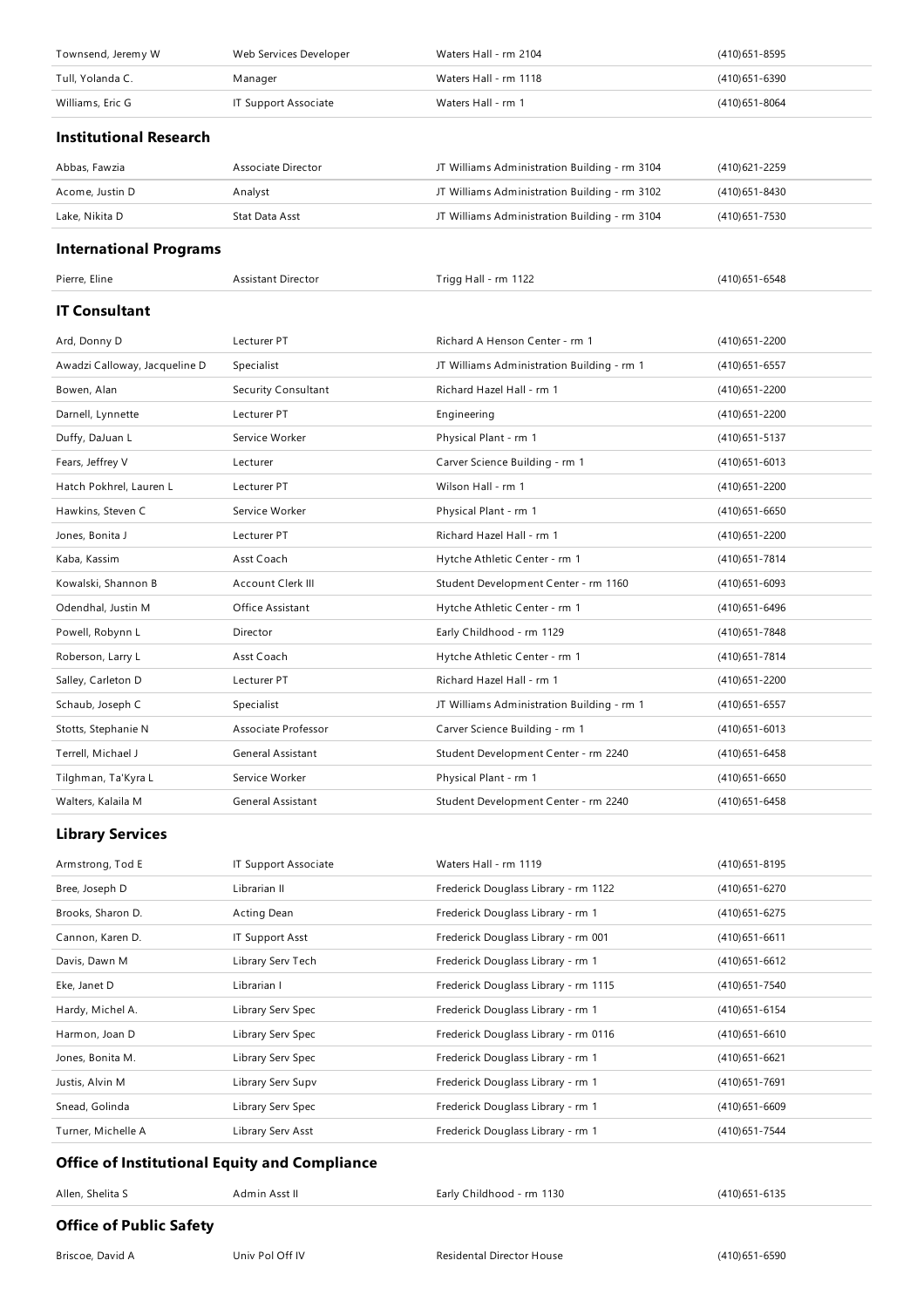| Collins, Kenneth    | Univ Pol Off IV            | <b>Residental Director House</b>      | (410) 651-6590    |
|---------------------|----------------------------|---------------------------------------|-------------------|
| Collins, Wayne C    | Univ Pol Off IV            | <b>Residental Director House</b>      | $(410)651 - 6590$ |
| Deepree, Crystal C. | Administrative Assistant I | Richard A Henson Center NA            | $(410)651 - 6056$ |
| DeShields, Gayla R. | Administrative Assistant I | Public Safety Department - rm 1       | (410) 651-6590    |
| Ewing, Stephen M    | Univ Pol Off III           | <b>Residental Director House</b>      | (410) 651 - 6594  |
| Greene, Kevin L     | Univ Pol Off IV            | Public Safety Department - rm 1       | (410) 651-6594    |
| Harvey, Ricky D     | Security Guard             | <b>Residental Director House</b>      | $(410)651 - 6590$ |
| Jackson, Crystal L  | Security Guard             | <b>Residental Director House</b>      | $(410)651 - 6590$ |
| James, Dale A       | Driver                     | <b>Residental Director House</b>      | $(410)651 - 6595$ |
| Kelly, Carlos F     | Director                   | Public Safety Department - rm 1       | (410) 651 - 6594  |
| Krize, Catherine M  | Administrative Assistant I | Richard Hazel Hall - rm 2088          | (410) 651 - 2200  |
| Mcintosh, Joshua L  | Univ Pol Off IV            | <b>Residental Director House</b>      | (410) 651-6594    |
| Petrin, Tamara N    | General Assistant          | Hytche Athletic Center - rm 1         | (410) 651 - 2200  |
| Spence, Ashani I    | General Assistant          | Student Development Center - rm 2240  | $(410)651 - 6458$ |
| Tyler, Mark A       | Univ Pol Off IV            | Police Services and Training F - rm 1 | $(410)651 - 6590$ |

### **Office of Sponsored Research and Programs**

| Palmer, Tysha R    | ipecialist       | ngineering                               | (410) 651-6714 |
|--------------------|------------------|------------------------------------------|----------------|
| Shockley, Joshua L | Cont/Grant Assoc | Residential Facilities Buildin - rm 1120 | 410)651-8993   |

### **Office of the President**

| Anderson, Heidi M       | President                  | JT Williams Administration Building - rm 2107     | $(410)651 - 6101$ |
|-------------------------|----------------------------|---------------------------------------------------|-------------------|
| Bhandari Poudel, Kemika | General Associate          | Richard A Henson Center - rm 2127                 | $(410)651 - 6693$ |
| Bratten, Amira N        | Administrative Assistant I | Student Development Center - rm 1                 | (410) 651 - 6172  |
| Casares, Jason A        | Campus Compliance Officer  | Early Childhood - rm 1129                         | (410) 651 - 7848  |
| Cottman, Marlon         | Elect High Volt            | Public Safety Department - rm 1                   | $(410)651 - 6680$ |
| Edwards, TerCraig D     | Director                   | Student Development Center - rm 1                 | (410) 651 - 2200  |
| Hadvani, Sonal S        | Accountant                 | Student Development Center - rm 1160              | $(410)651 - 7560$ |
| Handy, Rykeema S        | Service Worker             | Physical Plant - rm 1                             | $(410)651 - 6650$ |
| Li, Xuefeng             | Research Specialist        | Carver Science Building - rm 1                    | (410) 651 - 2200  |
| Marcus, Michael L       | <b>General Assistant</b>   | Engineering                                       | (410) 651 - 2200  |
| Mock, Robert C          | Chief of Staff             | JT Williams Administration Building - rm 2107     | $(410)651 - 6101$ |
| Purnell, Makya D        | Coordinator                | Early Childhood - rm 1                            | (410) 651 - 7848  |
| Sankar, Crystal J       | Exec Admin Asst III        | JT Williams Administration Building - rm 2102     | (410) 651 - 7685  |
| Snyder, Rhonda M        | Admin Asst II              | JT Williams Administration Building - rm 2116     | $(410)651 - 6381$ |
| Taylor, Matthew A       | General Counsel            | JT Williams Administration Building Ste - rm 2102 | $(410)651 - 7685$ |

### **Organizational Leadership**

| Attoh, Prince A  | Coordinator         | Spaulding Hall - rm 1106  | (410) 621 - 3556 |
|------------------|---------------------|---------------------------|------------------|
| Chase, Tyrone Dr | Associate Professor | Richard Hazel Hall - rm 1 | (410)651-8368    |

### **PGA Golf Management**

| Bonaparte, Tempie E    | Administrative Assistant I | Kiah Hall - rm 2100              | (410) 651 - 7790 |
|------------------------|----------------------------|----------------------------------|------------------|
| Cropper, Marshall J    | Specialist                 | Hytche Athletic Center - rm 1148 | (410) 621 - 3673 |
| Dillon, William C      | Assoc Prof & Director      |                                  | (410) 621 - 1359 |
| Prosser, Christopher J | Lecturer                   | Kiah Hall - rm 2110              | (410) 621 - 1290 |
| <b>Pharmacy</b>        |                            |                                  |                  |
| Calcagno, Diana L      | Coordinator                | Richard Hazel Hall - rm 1034     | (410) 651 - 7478 |
| Curtis, Sheila C       | Administrative Assistant I | Hytche Athletic Center - rm 1109 | (410) 651 - 8471 |

Shaeffer, Gregory K **Assistant Professor** Somerset Hall - rm 1 (410)651-2200

**Pharmacy Program**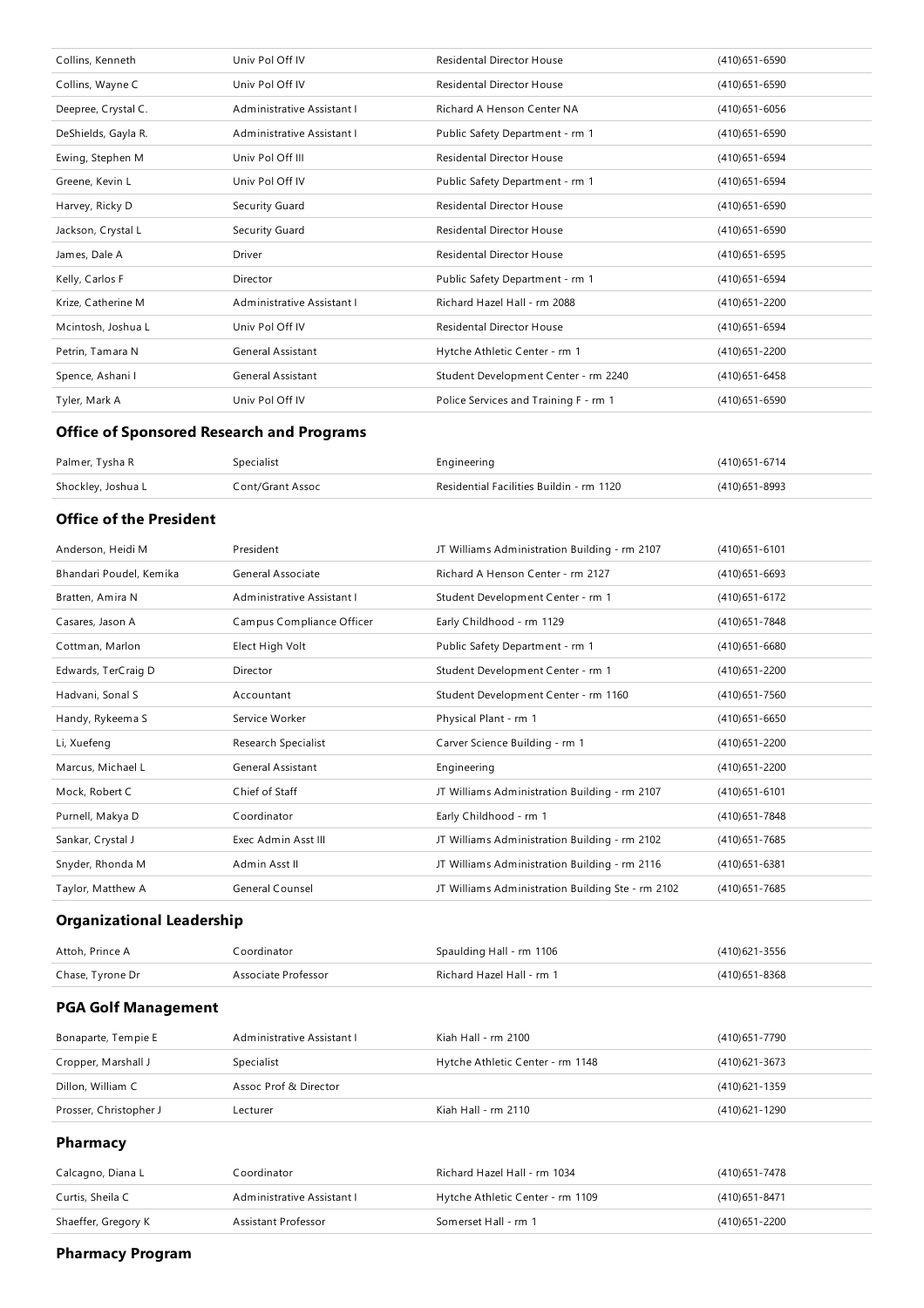| Branch, Helen                           | Specialist                 | Somerset Hall - rm 127               | (410) 651-6998    |  |  |
|-----------------------------------------|----------------------------|--------------------------------------|-------------------|--|--|
| Bright, Roberta L.                      | Coordinator                | Richard Hazel Hall - rm 2077         | (410) 651 - 7365  |  |  |
| Dang, Yen                               | Associate Professor        | Somerset Hall - rm 210               | $(410)651 - 8169$ |  |  |
| David, Tosin                            | <b>Assistant Professor</b> | Richard Hazel Hall - rm 1035         | $(410)651 - 6801$ |  |  |
| Debenedetto, Richard A                  | Assistant Professor        |                                      | (410) 621 - 2250  |  |  |
| Fasanella, Dana R                       | Assistant Professor        | Somerset Hall - rm 212               | (410) 621 - 3085  |  |  |
| Hsia, Victor                            | Prof & Chair               | Somerset Hall - rm 111               | (410) 651 - 8491  |  |  |
| Jackson-Ayotunde, Patrice L             | Associate Professor        | Somerset Hall - rm 208               | (410) 621 - 3044  |  |  |
| Jordan, John T                          | Physician                  | Somerset Hall - rm 106               | (410) 651-8097    |  |  |
| Karara, Adel H                          | Professor                  | Somerset Hall - rm 209               | (410) 651 - 6186  |  |  |
| Kharel, Madan K                         | Associate Professor        | Somerset Hall - rm 214               | (410) 621 - 2230  |  |  |
| Lang, Lynn                              | Director                   | Somerset Hall - rm 112               | $(410)621 - 2060$ |  |  |
| Martin, Miguel                          | Professor                  | Somerset Hall - rm 226               | (410) 651 - 6526  |  |  |
| Nan, Anjan                              | Associate Professor        | Somerset Hall - rm 213               | (410) 651 - 8190  |  |  |
| Neal-Horsey, Sharon                     | Coordinator                |                                      | (410) 621 - 2292  |  |  |
| Purnell, Miriam C                       | Assoc Prof & Chair         | Somerset Hall - rm 109               | (410) 621 - 3777  |  |  |
| Rodriguezweller, Nancy                  | <b>Assistant Professor</b> | Richard Hazel Hall - rm 1042         | (410) 621 - 3086  |  |  |
| Sherr, Lana                             | Asst Dean                  |                                      | (410) 621 - 2288  |  |  |
| Simmons, Mark A                         | Professor                  | Somerset Hall - rm 100               | (410) 621 - 2028  |  |  |
| Tejada, Fred R                          | Associate Professor        | Somerset Hall - rm 303               | (410) 621 - 2123  |  |  |
| Truong, Hoai-an                         | Associate Professor        | Somerset Hall - rm 304               | (410) 651-8975    |  |  |
| Vasaitis, T. Sean                       | Asst Dean                  | Somerset Hall - rm 207               | (410) 621 - 2121  |  |  |
| Wang, Bi-dar                            | Associate Professor        | Somerset Hall - rm 227               | (410) 651 - 2240  |  |  |
| Ward, Ricky T.                          | Coordinator                | Somerset Hall - rm 1140              | (410) 621 - 2298  |  |  |
| <b>Physical Plant</b>                   |                            |                                      |                   |  |  |
| Belayneh, Yeneneh T                     | Director                   | Trigg Hall NA                        | (202) 712 - 1859  |  |  |
| Collick, Leroy C                        | Service Worker             | Physical Plant - rm 1                | $(410)651 - 6680$ |  |  |
| Gary, Tywoine E                         | Service Worker             | Physical Plant - rm 1                | (410) 651 - 6649  |  |  |
| Hale, Marques C                         | Postal Serv Proc           | Student Services Center - rm 1       | (410) 651 - 6439  |  |  |
| Kendall, Steven W                       | Sta Eng 1st Gd             | Physical Plant - rm 1                | $(410)651 - 6650$ |  |  |
| Setchell, Charles A                     | Specialist                 |                                      | (202) 712-0281    |  |  |
| Tsigehet, Helen                         | General Assistant          | Student Development Center - rm 2240 | (410) 651 - 6458  |  |  |
| White, Shelia Y                         | Service Worker             | Physical Plant - rm 1                | $(410)651 - 6650$ |  |  |
| <b>Physician Assistant</b>              |                            |                                      |                   |  |  |
| Hasan, Khaled                           | Associate Professor        |                                      | (410) 651-6720    |  |  |
| White, Jonda J                          | Director                   | Somerset Hall - rm 1                 | (410) 621 - 3089  |  |  |
| <b>Plant Operations and Maintenance</b> |                            |                                      |                   |  |  |
| Ames, Evelyn M                          | Housekeeper Lead           | Physical Plant - rm 1                | $(410)651 - 8061$ |  |  |
| Andrews, Lester                         | Plumber Spec               | Physical Plant - rm 1                | (410) 651 - 7977  |  |  |
|                                         |                            |                                      |                   |  |  |

| Andrews, Lester     | Plumber Spec      | Physical Plant - rm 1                | (410)651-7977     |
|---------------------|-------------------|--------------------------------------|-------------------|
| Anidu, Lukman G     | Act Asst Dir      | <b>Plant Operations</b>              | (410) 621 - 2782  |
| Ballard, Donald R   | MT Elc Trd Sv I1  | Maintenance Shop - rm 1              | $(410)651 - 8699$ |
| Ballard, Isaac S    | Groundskeeper Ld  | Physical Plant - rm 1                | $(410)651 - 6680$ |
| Beckett, Clinton R  | MT Maint Mechanic | Student Residential Community - rm 1 | $(410)651 - 6157$ |
| Bell, Nathan        | HVAC Mech I       | Physical Plant - rm 1                | (410) 651 - 7797  |
| Birckhead, Leroy T. | Hvac Mech II      | Maintenance Shop - rm 1              | (410) 651 - 7977  |
| Boston, Donald      | Service Worker    | Physical Plant - rm 1                | $(410)651 - 6650$ |
| Briddell, Marcus C  | MT MIt Td Chf I   | Physical Plant - rm 1                | (410) 651 - 7797  |
| Clark, Bruce E      | <b>Driver</b>     | Physical Plant - rm 1                | $(410)651 - 6652$ |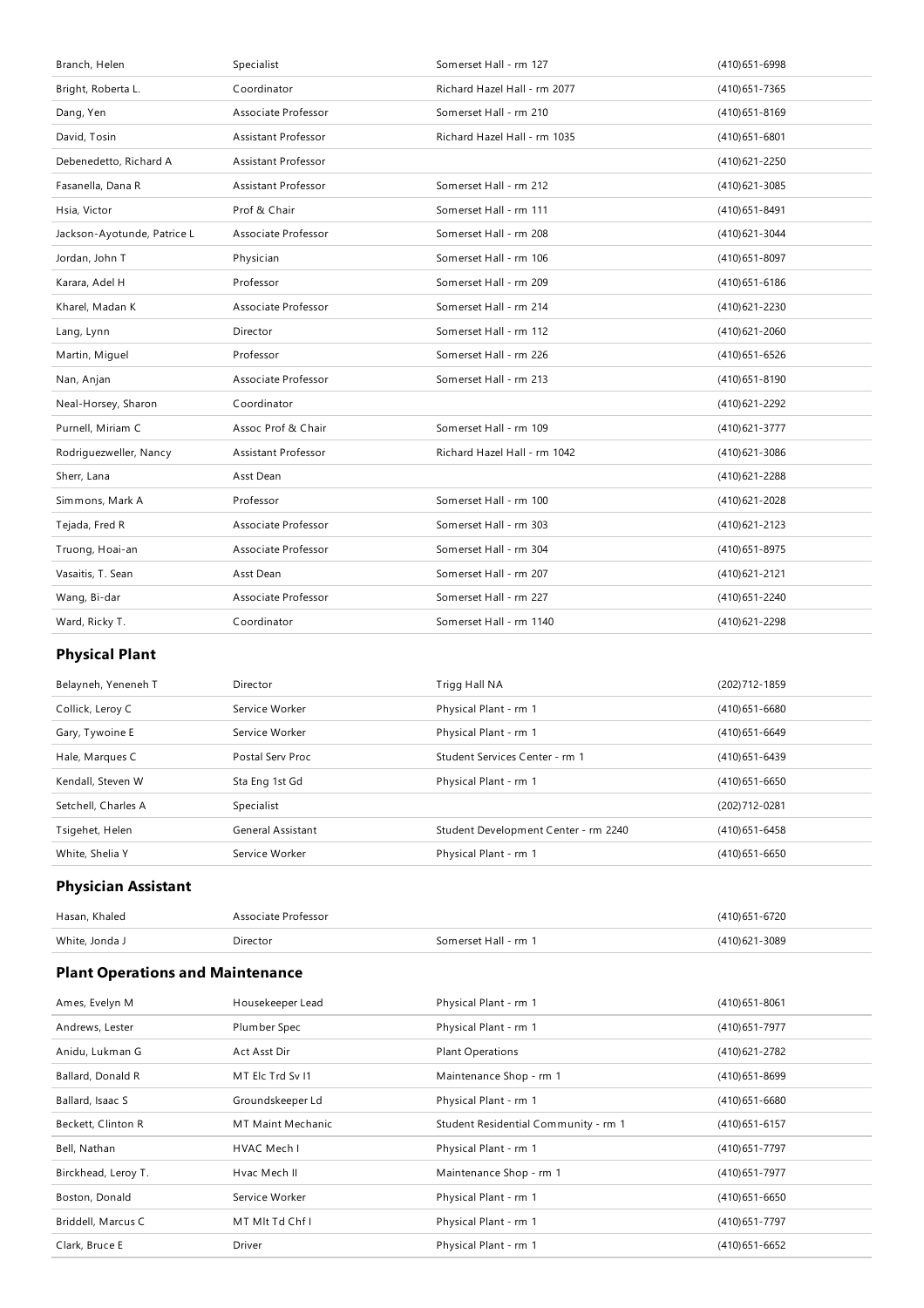| Cornish, Christy        | Painter                  | Physical Plant - rm 1                | (410) 651 - 2274  |
|-------------------------|--------------------------|--------------------------------------|-------------------|
| Cropper, Alexander      | Groundskeeper            | Physical Plant - rm 1                | $(410)651 - 8061$ |
| Durrua, Kyle H          | HVAC Mech III            | Physical Plant - rm 1                | (410) 651 - 7977  |
| Eanes, David C          | Hvac Mech II             | Physical Plant - rm 1                | (410) 651 - 7977  |
| Evans, Kenneth S.       | Housekeeping Chf         | Physical Plant - rm 1                | (410) 651 - 7929  |
| Evans, Robert S         | Housekeeping Chf         | Physical Plant - rm 1                | (410) 651-6305    |
| Gordy, John             | MT Maint Mechanic        | Physics Welding Shop - rm 1          | (410) 621 - 2274  |
| Granados, Omar R        | Roofer                   | Physical Plant - rm 1                | (410) 651 - 2274  |
| Hall, Sylvester L       | MT MIt Td Chf I          | Student Residential Community - rm 1 | $(410)651 - 6157$ |
| Harbour, Dutch          | Grounds Supv             | Physical Plant - rm 1                | $(410)651 - 6650$ |
| Harmon, Kevin           | Storekeeper II           | Physical Plant - rm 1                | $(410)651 - 6659$ |
| Harmon, Mary E          | Asst Mgr                 | Physical Plant - rm 1124             | (410) 651-6627    |
| Harris, Fred E          | Hvac Mech II             | Physical Plant - rm 1                | $(410)651 - 6650$ |
| Hayward, Earvine M      | Auto Serv Mech           | Physical Plant - rm 1                | $(410)651 - 6677$ |
| Holden, Barbara         | Service Worker           | Physical Plant - rm 1                | (410) 651 - 8062  |
| Hoy, Eugene C           | Painter                  | Physical Plant - rm 1138             | (410) 651 - 2274  |
| Johnson, Dennis         | Elect High Volt          | Physical Plant - rm 1                | $(410)651 - 8699$ |
| Johnson, Francine D.    | Storekeeper I            | Physical Plant - rm 1                | $(410)651 - 6650$ |
| Jones, Michael V        | MT MIt Trd Sv I          | Physical Plant - rm 1                | $(410)651 - 6293$ |
| Kenney, John R1         | Locksmith Elect          | Physical Plant - rm 1                | $(410)651 - 6683$ |
| Kenny, John             | MT Maint Mechanic        | Student Residential Community - rm 1 | $(410)651 - 6157$ |
| Maddox, Elton J         | Mov & Stor Spec          | Student Services Center - rm 1       | (410) 651-8037    |
| Matthews, Relford M Sr. | MT Maint Mechanic        | Physical Plant - rm 1                | $(410)651 - 6157$ |
| Millburn, Kevin R       | Service Worker           | Physical Plant - rm 1                | $(410)651 - 6659$ |
| Miller, Michael T       | Trainee                  | Richard Hazel Hall - rm 1068         | (410) 651 - 8350  |
| Milligan, Ola R         | Housekeeping Supv II     | Physical Plant - rm 1                | $(410)651 - 8061$ |
| Mills, Robert           | HVAC Chief               | Student Services Center - rm 2317    | (410) 651 - 7977  |
| Odom, Angela            | Housekeeper Lead         | Student Development Center - rm 1    | $(410)651 - 6144$ |
| Palmer, Michael D       | Service Worker           | Physical Plant - rm 1                | $(410)651 - 8061$ |
| Parks, Sarah B          | Service Worker           | Student Services Center - rm 1129    | $(410)651 - 6675$ |
| Patterson, Eugene H.    | Auto Serv Mech           | Pocomoke Building - rm 1             | $(410)651 - 6677$ |
| Pruitt, Carter L        | <b>MT Maint Mechanic</b> | Physical Plant - rm 1                | (410) 651 - 7929  |
| Schoolfield, Angela D   | Postal Serv Proc         | Residental Director House            | $(410)651 - 6590$ |
| Smith, Khalil J         | Service Worker           | Physical Plant - rm 1                | $(410)651 - 6649$ |
| Sterling, Ruth Denis    | Work Controller          | <b>Plant Operations</b>              | (410) 651 - 7725  |
| Steward, George L       | Sta Eng 1st Gd           | Energy Plant - rm 1                  | $(410)651 - 6293$ |
| Sturgis, Jicola R       | Dir Phy Plant            | Physical Plant - rm 1124             | (410) 651-6652    |
| Waters, Leroy T         | Auto Serv Tech           | Physical Plant - rm 1                | $(410)651 - 6677$ |
| Wheatley, Frederick J   | Storekeeper III          | Physical Plant - rm 1137             | $(410)651 - 6657$ |
| Windsor, Timothy L      | Groundskeeper Ld         | Maintenance Shop - rm 1              | $(410)651 - 6680$ |
| Yassien, Mai T          | Lecturer PT              | Carver Science Building - rm 1       | $(410)651 - 6013$ |
| <b>Public Relations</b> |                          |                                      |                   |
|                         |                          |                                      |                   |

| Cropper, Tahja G    | Coordinator       | JT Williams Administration Building - rm 2108 | (410) 651 - 7580 |
|---------------------|-------------------|-----------------------------------------------|------------------|
| Frejuste, Aser      | General Assistant | Student Development Center - rm 2240          | (410) 651 - 6458 |
| Kellam, Monguera    | Service Worker    | Physical Plant - rm 1                         | (410) 651 - 6650 |
| Linderkamp, Edwin H | Coordinator       | JT Williams Administration Building - rm 2    | (410) 651 - 8570 |
| Smith, Adarryl      | Service Worker    | Physical Plant - rm 1                         | (410) 651-6650   |

### **Registrar**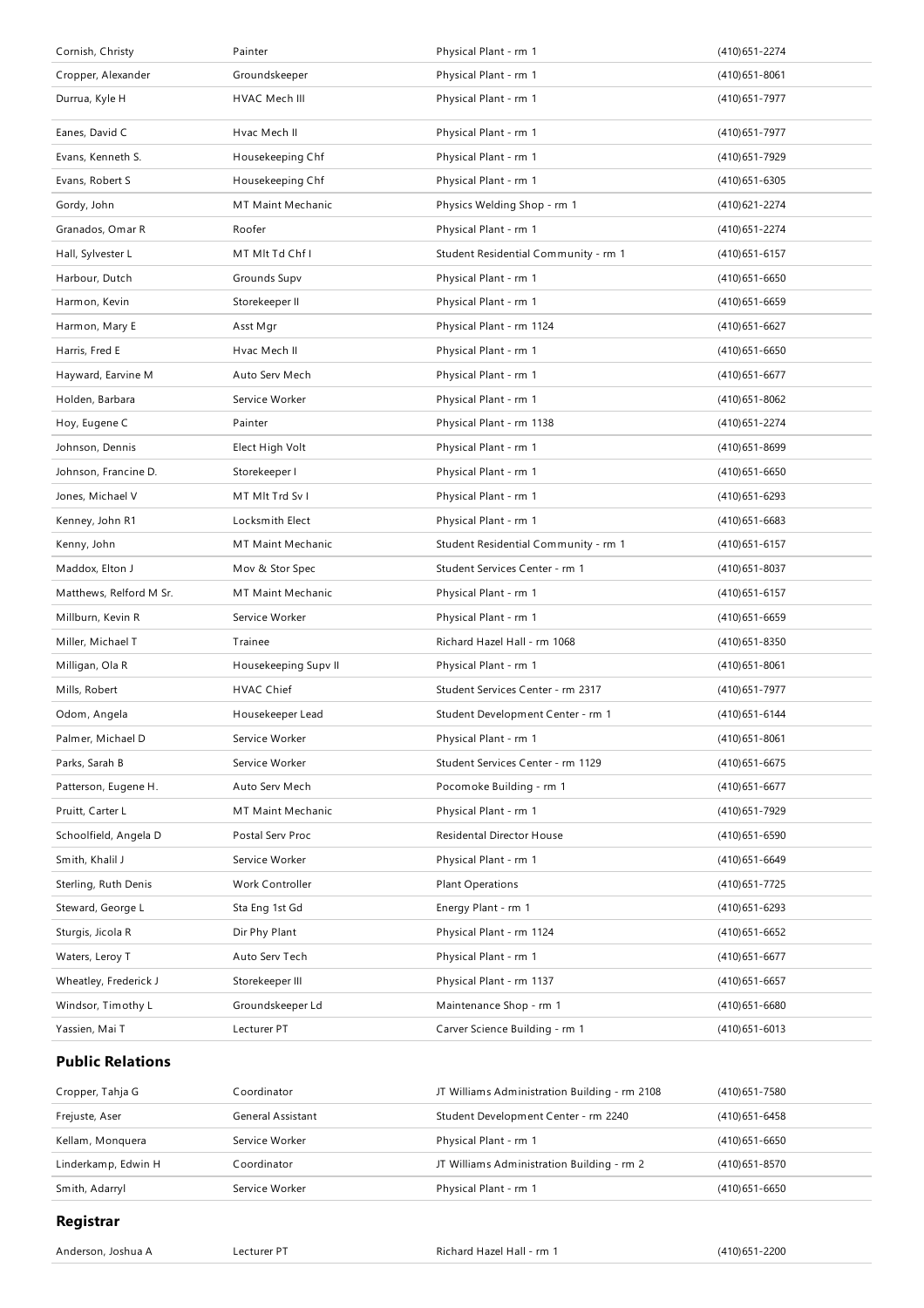| Blake, Debbie G                                    | Registrar                                                 | Student Development Center - rm 1    | (410) 651 - 8382  |
|----------------------------------------------------|-----------------------------------------------------------|--------------------------------------|-------------------|
| Crews, Chakita A                                   | Counselor                                                 | Student Development Center - rm 1126 | $(410)651 - 8381$ |
| Foreman, Dorothy M                                 | IT Data Entry Operator                                    | Student Development Center - rm 1120 | (410) 651 - 7476  |
| Gary, Desiree D                                    | Office Assistant                                          | Student Development Center - rm 1120 | (410) 651 - 7874  |
| Jones, Markeisha                                   | Administrative Assistant I                                |                                      | (410) 651 - 6413  |
| Murph, Tosha M                                     | Asst Registrar                                            | Student Development Center - rm 1    | (410) 651 - 6414  |
| Price, Jennifer L                                  | IT Com Op                                                 | Student Development Center - rm 1120 | (410) 651 - 8374  |
| Wright, Jennifer D                                 | Administrative Assistant I                                | Student Development Center - rm 1120 | (410) 651 - 7810  |
| <b>Residence Life</b>                              |                                                           |                                      |                   |
| Buckner, Ashawnti                                  | General Assistant                                         | Student Development Center - rm 2240 | (410) 651 - 6458  |
| Deshields, Kenesha L                               | Administrative Assistant I                                | Student Residential Community - rm 1 | (410) 651 - 6144  |
| Douglas, Samuel F                                  | Coordinator                                               | Physical Plant - rm 1                | (410) 651 - 6139  |
| Hugee, Larita L                                    | <b>Acting Director</b>                                    | ORL Staff Housing - rm 1             | (410) 651 - 6144  |
| Thompson, Courtney                                 | Director                                                  | Student Residential Community - rm 1 | (410) 651 - 6144  |
| Tilghman, John T.                                  | Counselor                                                 | John Murphy Hall Annex - rm 1        | (410) 651 - 8309  |
| <b>School of Agricultural and Natural Sciences</b> |                                                           |                                      |                   |
| Duck, Laura R.                                     | Director                                                  | Richard Hazel Hall - rm 3003         | $(410)651 - 6078$ |
| Kairo, Moses                                       | Dean                                                      | Richard Hazel Hall - rm 3055         | (410) 651 - 3999  |
| <b>School of Business and Technology</b>           |                                                           |                                      |                   |
| Brown, Kate                                        | Associate Professor                                       | Engineering                          | (410) 651 - 7596  |
| Elobeid, Magdi E.                                  | Coordinator                                               | Engineering                          | (410) 651 - 7522  |
| Jones-Bailey, Patricia A.                          | Executive Administrative Assistant I                      | Engineering                          | $(410)651 - 6067$ |
| Oscar, Tom                                         | Executive Administrative Assistant I                      | Engineering                          | $(410)651 - 6067$ |
|                                                    |                                                           |                                      |                   |
|                                                    | <b>School of Education, Social Sciences, and The Arts</b> |                                      |                   |
| Stevensonjr, Marshall F                            | Dean                                                      | Richard Hazel Hall - rm 2054         | (410) 651 - 7518  |
| <b>School of Pharmacy &amp; Health Professions</b> |                                                           |                                      |                   |
| Allen, Rondall E                                   | Asst to Provost                                           |                                      | (410) 651 - 8350  |
| Douglas, Pamela L                                  | Admin Asst II                                             | Somerset Hall - rm 121               | (410) 651 - 8327  |
| Gladwell, Timothy D                                | Associate Dean                                            | Somerset Hall - rm 124               | $(410)651 - 8097$ |
| Oyalowo, Marietherese                              | Associate Professor                                       |                                      | (410) 651 - 2200  |
| Shawjohnson, Verne                                 | Administrative Assistant I                                | Somerset Hall - rm 107               | $(410)651 - 8496$ |
| <b>Student</b>                                     |                                                           |                                      |                   |
| Adullah, Jy'Mere C                                 | General Assistant                                         | Student Development Center - rm 2240 | $(410)651 - 6458$ |
| Ahmed, Aml A                                       | General Assistant                                         | Student Development Center - rm 2240 | $(410)651 - 6458$ |
| Ajayi, Abisola R                                   | Lecturer PT                                               | Trigg Hall - rm 1                    | (410) 621 - 3374  |
| Antal, Lauren N                                    | Assistant Professor                                       | Somerset Hall - rm 207               | (410) 621 - 2121  |
| Attarabeen, Omar F                                 | Associate Professor                                       | Somerset Hall - rm 315               | (410) 621 - 2323  |
| Baker, Anijha K                                    | General Assistant                                         | Tanner Hall - rm 1                   | $(410)651 - 1049$ |
| Ballard, Zakiya A                                  | Service Worker                                            | Physical Plant - rm 1                | $(410)651 - 6650$ |
| Barry, Derrick                                     | Service Worker                                            | Physical Plant - rm 1                | $(410)651 - 6153$ |
| Beseris, Isaiah D                                  | General Assistant                                         | Tawes Gymnasium                      | (410) 651 - 7864  |
| Bhe, Zachary E                                     | General Assistant                                         | Tanner Hall - rm 1                   | (410) 651 - 1049  |
| Boayue, Kpardeh D                                  | General Assistant                                         | Carver Science Building - rm 1       | (443) 736-0898    |
| Bohaska, Alexander                                 | Lecturer PT                                               | Richard Hazel Hall - rm 2023         | (410) 651 - 7958  |
| Bounds, Rachel M                                   | Lecturer PT                                               | Somerset Hall - rm 1                 | (410) 651 - 2200  |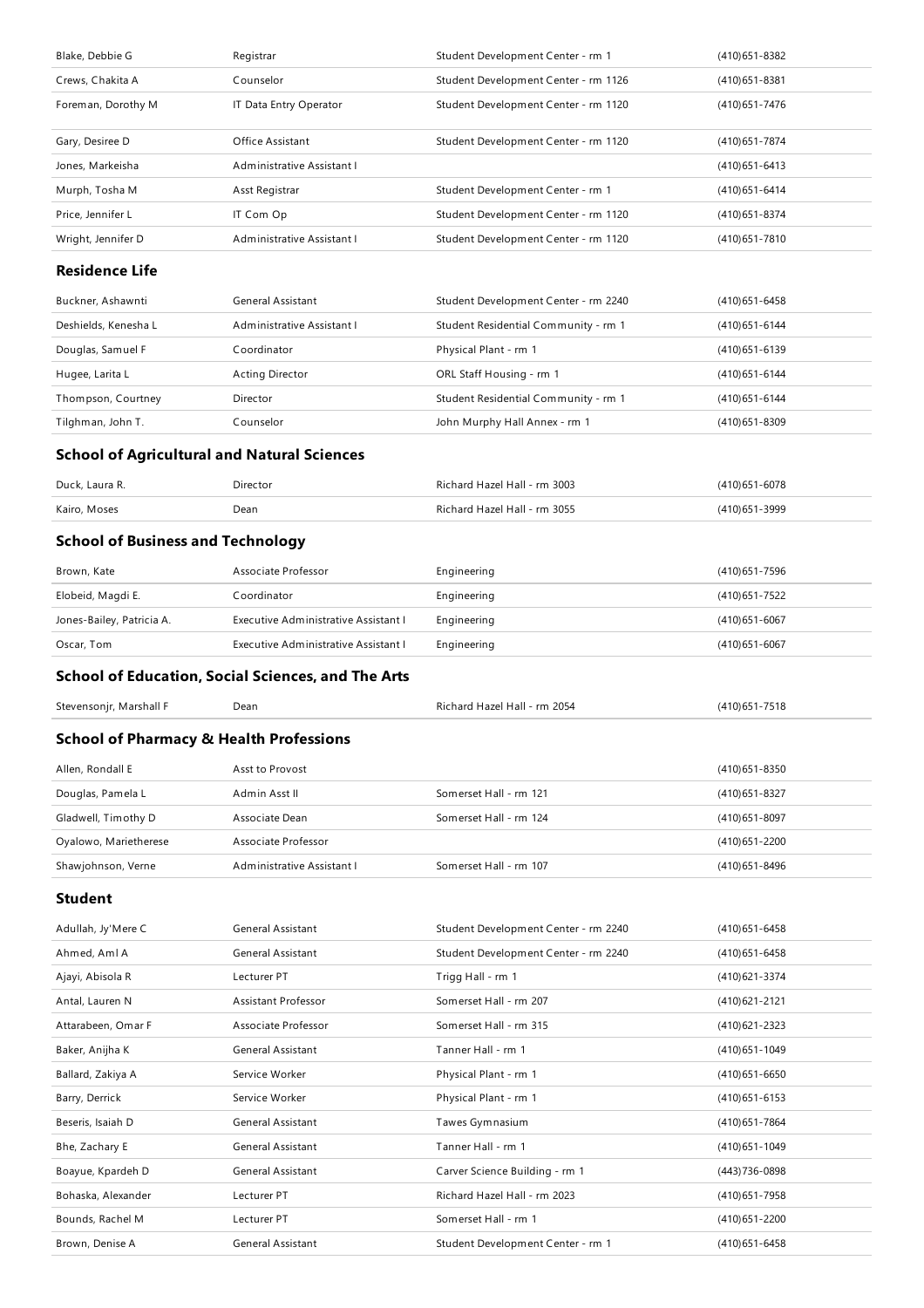| Brown, Francine E            | Service Worker             | Physical Plant - rm 1                | $(410)651 - 6650$ |
|------------------------------|----------------------------|--------------------------------------|-------------------|
| Burton, Nadine M             | Specialist                 | Crop                                 | $(410)651 - 1859$ |
| Casey, Stephanie J           | General Assistant          | Tanner Hall - rm 1                   | (410) 651 - 1049  |
| Chesser, Cole H              | Lecturer PT                | Thomas                               | $(410)651 - 6465$ |
| Church, Karah Z              | General Assistant          | Student Development Center - rm 2240 | $(410)651 - 6458$ |
| Collick, Amy S               | General Assistant          | Crop                                 | (410) 651 - 8409  |
| Collins, Trenton K           | General Assistant          | Tanner Hall - rm 1                   | $(410)651 - 1049$ |
| Cube, Camille A              | General Assistant          | Carver Science Building - rm 1       | $(410)651 - 6756$ |
| CUffy, Phillip S             | Service Worker             | Physical Plant - rm 1                | $(410)651 - 6650$ |
| Cullen, Daniel W             | Visiting Asst Professor    | Bannekar Building - rm 1108          | (410) 651 - 6520  |
| Danguah, Reuel B             | Grad Asst I                | Carver Science Building - rm 1       | $(410)651 - 6128$ |
| Dennis, Clifton H            | General Assistant          | WESM Radio Station - rm 1            | $(410)651 - 8001$ |
| Dillard, Jayden M            | General Assistant          | Tawes Gymnasium                      | (410) 651 - 7864  |
| Diria, Abdirahman A          | Lecturer PT                | Richard Hazel Hall - rm 1            | $(410)651 - 6013$ |
| Edwards, David               | Lecturer                   | Student Development Center - rm 1    | (443) 235-0918    |
| Ellerbe, Kayla D             | General Assistant          | Tanner Hall - rm 1                   | (410) 651 - 1049  |
| Elvis, Felicia C             | Coordinator                | Engineering                          | (410) 621 - 3032  |
| Felix, Alix Y                | Service Worker             | Physical Plant - rm 1                | $(410)651 - 8062$ |
| Ford, Travis W               | Post Doc Res Assoc         | Tanner Hall - rm 1111                | (410) 651 - 6479  |
| Fox, James T                 | Lecturer PT                | Richard Hazel Hall - rm 1            | $(410)651 - 8368$ |
| Garkins, Kenneth H           | General Assistant          | Tawes Gymnasium                      | (410) 651 - 7864  |
| Gevers, Donovan M            | General Assistant          | Tawes Gymnasium                      | (410) 651 - 7864  |
| Gibbs, Antwan A              | Service Worker             | Hytche Athletic Center - rm 1        | (410) 621 - 3311  |
| Hankerson, Amara L           | General Assistant          | Student Development Center - rm 2240 | (410) 651 - 6458  |
| Hankerson-Barkley, Jalayna M | General Assistant          | Student Development Center - rm 2240 | $(410)651 - 6458$ |
| Hart, Ramona C               | Coordinator                | Student Development Center - rm 1    | (410) 651 - 2200  |
| Henry, Robert A              | Lecturer PT                | Temporary Classroom                  | (410) 651 - 7584  |
| Hinmon, Jabrea M             | Administrative Assistant I | Tawes Gymnasium                      | $(410)651 - 7665$ |
| Huddleston, Christjon J      | Director                   | <b>Student Apartments Office</b>     | $(410)651 - 6597$ |
| Hunter, Aarmoni J            | General Assistant          | Student Development Center - rm 2240 | $(410)651 - 6458$ |
| Jackson, Kaliyah A           | General Assistant          | Student Development Center - rm 2240 | $(410)651 - 6458$ |
| Janzen, Mary K               | General Assistant          | Tanner Hall - rm 1                   | (410) 651 - 1049  |
| Johnson, Si'Jae I            | General Assistant          | Student Development Center - rm 2240 | $(410)651 - 6458$ |
| Johnson, Tywan A             | Service Worker             | Physical Plant - rm 1                | $(410)651 - 6650$ |
| Jones, Shamel M              | General Assistant          | Student Development Center - rm 2240 | $(410)651 - 6458$ |
| Jump, Jeannie                | Administrative Assistant I | Richard Hazel Hall - rm 1            | $(410)651 - 8622$ |
| Kelly, Joseph                | General Assistant          | Tawes Gymnasium                      | (410) 651 - 7864  |
| Krieg, Kayle M               | Administrative Assistant I | Carver Science Building - rm 1       | (410) 651 - 2200  |
| Lee, Nammy K                 | Prof & Director            | Engineering                          | (410) 651 - 6348  |
| Lee, Peter A                 | Director                   | Student Services Center - rm 1       | (410) 651 - 7920  |
| Lin, Wei-ting                | Lecturer PT                | Wilson Hall - rm 1                   | (410) 651-6200    |
| Lucente, Jocelyn M           | General Assistant          | Tanner Hall - rm 1                   | (410) 651 - 1049  |
| Mara, Khadija                | Lecturer PT                | Lida Brown Hall - rm 1               | (410) 651 - 6385  |
| Maxie, Keon M                | Security Guard             | Public Safety Department - rm 1      | $(410)651 - 6595$ |
| Mccray, Tristin M            | General Assistant          | Tawes Gymnasium                      | (410) 651 - 7864  |
| McNair, Dana S               | Prog Asst                  | Trigg Hall - rm 1                    | $(410)651 - 6624$ |
| Mohamed, Salih A             | Lecturer PT                | Student Development Center - rm 1    | (410) 651 - 6420  |
| Mohamed, Sawsan A            | Lecturer PT                | Carver Science Building - rm 1       | $(410)651 - 6013$ |
| Morris, Gabrielle L          | Ext Prog Asst              | Crop                                 | (410) 651 - 6212  |
| Morton, Casey L              | Asst Coach BB              | Hytche Athletic Center - rm 1        | $(410)651 - 7856$ |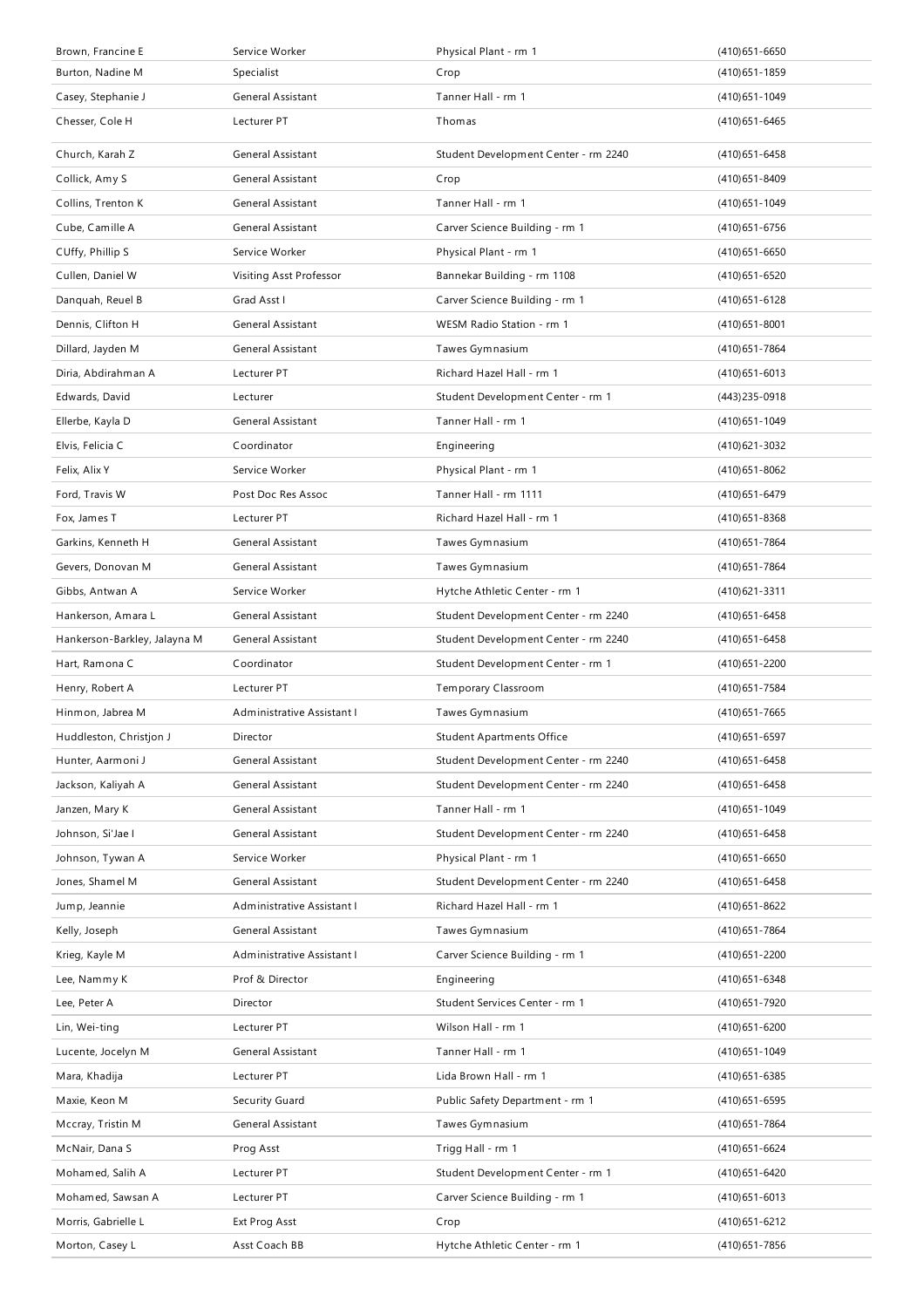| Newby, Jaye                | Lecturer PT                | Richard Hazel Hall - rm 1                    | $(410)651 - 6301$ |
|----------------------------|----------------------------|----------------------------------------------|-------------------|
| Ngere, Bethany C           | Lecturer PT                | Carver Science Building - rm 1               | $(410)651 - 6051$ |
| Oleksak, Sarah             | Lecturer PT                | Richard Hazel Hall - rm 1                    | $(410)651 - 6301$ |
| Osinaga, Faith O           | Head Coach                 | Somerset Hall - rm 1                         | (410) 651 - 2200  |
| Parsons, Charlett          | Coordinator                | Richard Hazel Hall - rm 1                    | $(410)651 - 2200$ |
| Pender, Stephen A          | General Assistant          | Student Services Center - rm 2136            | $(410)651 - 8036$ |
| Pinder, Donnell F          | Counselor                  | Student Development Center - rm 2264         | (410) 651 - 6464  |
| Pinto, Gabrielle B         | General Assistant          | Early Childhood - rm 1                       | $(410)651 - 6667$ |
| Price, DeAngelo L          | Lecturer PT                | Carver Science Building - rm 1               | $(410)651 - 6013$ |
| Ray, Dionne M              | Proj Coor                  | Richard A Henson Center - rm 1               | (410) 651 - 6212  |
| Richardson, Chelsea N      | Research Associate         | Carver Science Building - rm 1               | (410) 651 - 7870  |
| Roberts, Tahira Y          | General Assistant          | Student Development Center - rm 2240         | (410) 651-6458    |
| Ruffin-Justis, Aves M      | Lecturer                   | Student Development Center - rm 1            | $(410)651 - 6458$ |
| Satchell, Justin H         | General Assistant          | Carver Science Building - rm 1               | $(410)651 - 6206$ |
| Shah, Devki A              | General Assistant          | Carver Science Building - rm 1               | (443) 736-0898    |
| Siers, Ron                 | Lecturer PT                | Richard Hazel Hall - rm 1                    | $(410)651 - 8368$ |
| Sinclair, Nathaniel        | Security Guard             | Public Safety Department - rm 1              | (410) 651-6595    |
| Siyolwe, Lileko B          | Coordinator                | Student Services Center - rm 1               | (410) 651 - 6434  |
| Smith, Raymond A1          | <b>General Assistant</b>   | Tawes Gymnasium                              | (410) 651 - 7864  |
| Stokes, Shakia J           | General Assistant          |                                              | (410) 651 - 2200  |
| Sturgis, Terra A           | General Assistant          | Student Development Center - rm 2240         | $(410)651 - 6458$ |
| Symonette, Samantha L      | General Assistant          | Tanner Hall - rm 1                           | (410) 651 - 1049  |
| Terrell-Nelson, Desiree' L | General Assistant          | Student Development Center - rm 2240         | $(410)651 - 6458$ |
| Thompson, Renee S          | General Assistant          | Tanner Hall - rm 1                           | $(410)651 - 1049$ |
|                            |                            |                                              |                   |
| Tilghman, Destiny B        | Security Guard             | Public Safety Department - rm 1              | $(410)651 - 6590$ |
| Townsend, Bria U           | Administrative Assistant I |                                              | $(410)651 - 2200$ |
| Trujillo, Francisco        | Lecturer PT                |                                              | (410) 591 - 0374  |
| Turnbull, Kadeem C         | Director                   | Student Residental Cluster Com - rm 1        | $(410)651 - 8611$ |
| Tutu, Barbara O            | Lab Assistant              | Center for Food Science Technology - rm 1    | $(410)651 - 6632$ |
| Van Kirk, Andrew I         | General Assistant          | Center for Food Science Technology - rm 3073 | (443) 736-0898    |
| Voelker, Daniel J          | Specialist                 | Engineering                                  | $(410)651 - 8317$ |
| Wallace, Annette E         | Lecturer PT                | Richard Hazel Hall - rm 1                    | (410) 651 - 7958  |
| Walters, Kaleel J          | <b>General Assistant</b>   | Student Development Center - rm 2240         | $(410)651 - 6458$ |
| Waseem, Mohammad           | Research Associate         | Somerset Hall - rm 227                       | (410) 621 - 2240  |
| Wasike, Norrah L           | Prog Asst                  | Richard A Henson Center - rm 1               | (410) 651-6206    |
| Webster, Sean-Luke M       | Post Doc Res Assoc         | Somerset Hall - rm 1                         | (410) 651 - 7782  |
| Wheeler, Rahjane V         | General Assistant          |                                              | (410) 651 - 2200  |
| Whitaker, Sonya M          | General Assistant          | Tanner Hall - rm 1                           | $(410)651 - 1049$ |
| White, Qunita D            | Security Guard             | Harford Hall - rm 1                          | $(410)651 - 6144$ |
| Whitney, Ella B            | General Assistant          | Tanner Hall - rm 1                           | (410) 651 - 1049  |
| Whitter, Ajmaani O         | General Assistant          | Hartford Hall - rm 1102                      | (443) 736-0898    |
| Whyte, Celia               | Research Asst              | Crop                                         | (410) 651-6628    |
| Williams, Tameeka R        | Vet Facility Aide          | Center for Food Science Technology - rm 1    | $(410)651 - 6168$ |
| Yahia, Ayhab m             | General Assistant          | Temporary Classroom                          | (410) 603 - 7992  |
| Yamitshi, Ngoy J           | Lecturer PT                | Carver Science Building - rm 1               | $(410)651 - 6051$ |
| Yu, Fang                   | Assistant Professor        | Engineering                                  | (385) 242-9659    |
| Zeray, Michael             | General Assistant          | Wicomico Residence Hall - rm 1               | (410) 651 - 6144  |

### **Student Activities**

| Potter, Monique A. | Associate Director | Student Services Center - rm 1101 | (410) 651 - 6436 |
|--------------------|--------------------|-----------------------------------|------------------|
| Rivera, Cecilia M  | Associate Director | Early Childhood - rm 1141         | (410) 651 - 7975 |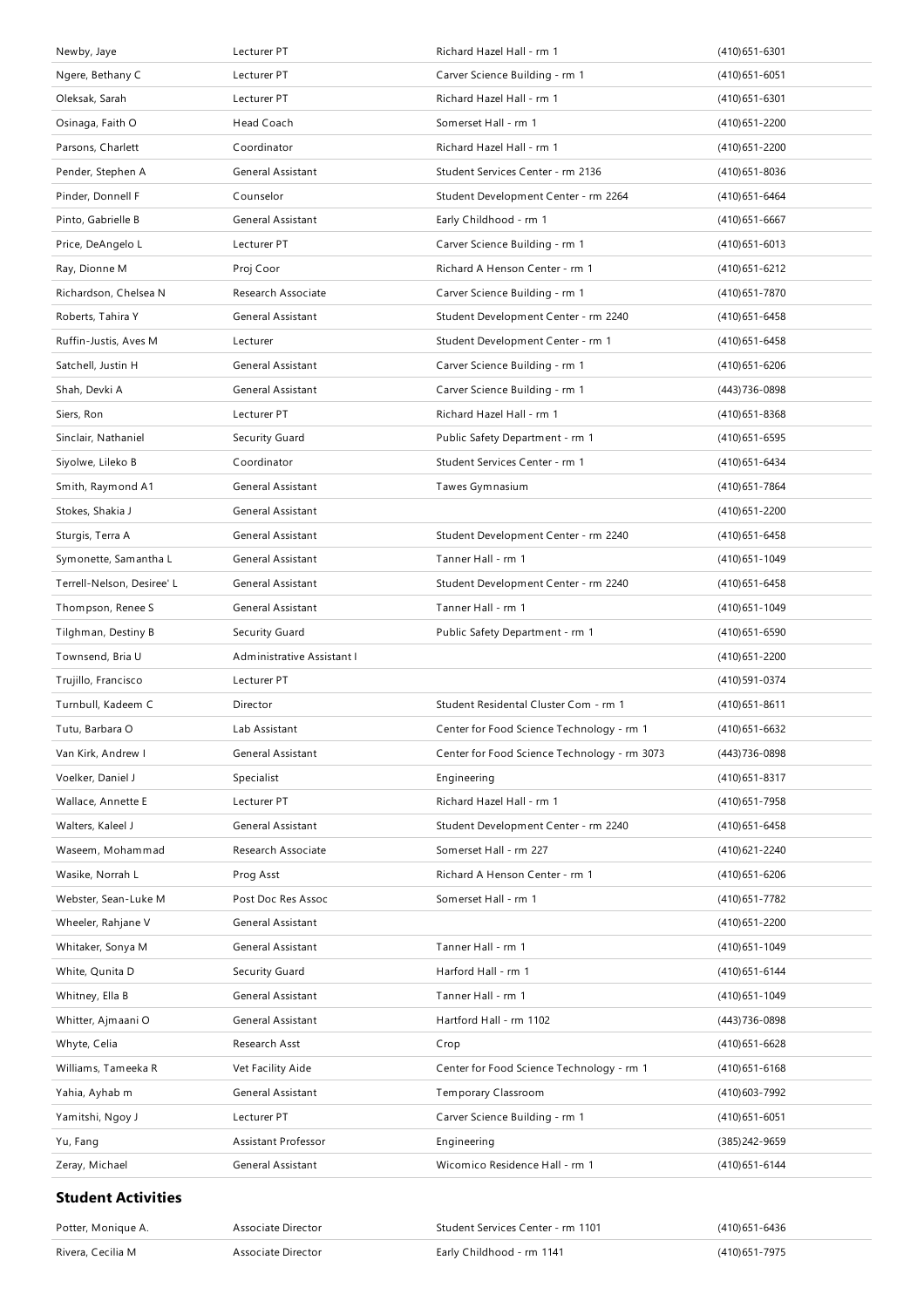## **Student Outreach & Leadership Development**

| Allen, Christine G. | Administrative Assistant I | Student Services Center - rm 2115 | (410) 651 - 7893 |
|---------------------|----------------------------|-----------------------------------|------------------|
| Nwaeze, Diamond C   | Assoc                      | Richard A Henson Center - rm 1    | (410) 651 - 6206 |
| Tilghman, Quiana    | Director                   | Student Development Center - rm 1 | (410)651-8143    |

### **Student Retention and Support Services**

| Collins, Shaniqua  | Coordinator                | Student Development Center - rm 1        | $(410)651 - 6457$ |
|--------------------|----------------------------|------------------------------------------|-------------------|
| Cottman, Tina M    | Administrative Assistant I | Student Development Center - rm 2200     | (410) 651 - 6457  |
| Johnson, Jamila    | Coordinator                | Student Development Center - rm 2200     | (410) 651 - 7972  |
| Reagan, Juliana    | Manager                    | Student Development Center - rm 1        | (410) 651 - 8311  |
| Talley, Tselate    | Coordinator                | Student Development Center - rm 2200     | (410) 651 - 7659  |
| Taylor, Andrea H   | Coordinator                | Student Development Center - rm 2208     | (410) 651 - 7510  |
| Townsend, Landera  | Security Guard             | Residental Director House                | (410) 651-6595    |
| <b>Talon Media</b> |                            |                                          |                   |
| Glovier, James M   | Coordinator                | Ella Fitzgerald Performing Art - rm 1103 | (410) 651-6556    |
|                    |                            |                                          |                   |

### **Title III Program**

| Davis, Melissa K         | Cont/Grant Assoc           | Bird Hall - rm 3103 | (410) 651 - 8325 |
|--------------------------|----------------------------|---------------------|------------------|
| Rankins, Deshirl E       | Administrative Assistant I | Bird Hall - rm 3104 | (410)651-6670    |
| Swain-Gilliard, LaTashia | Director                   | Bird Hall - rm 3101 | (410)651-6668    |

# **UMES Employee**

| Abass, Rehab A         | Faculty/Staff/Administrator | Tanner Hall - rm 1                         | (410) 651-6365    |
|------------------------|-----------------------------|--------------------------------------------|-------------------|
| Adebamiji, Felicia E   | Lecturer PT                 | Richard A Henson Center - rm 1             | $(410)651 - 6055$ |
| Brittingham, Russell   | Service Worker              | Physical Plant - rm 1                      | $(410)651 - 8061$ |
| Brown, Dewayne R       | Lecturer PT                 | Thomas                                     | $(410)651 - 6468$ |
| Cohen, Alexander W     | Housekeeping Supv II        | Physical Plant - rm 1                      | (410) 651 - 7929  |
| Curtis, Mccoy          | Ext Prog Asst               | Richard A Henson Center - rm 2143          | (410) 621 - 3099  |
| Elsheikh, Anas H       | Lecturer PT                 | Carver Science Building - rm 1             | $(410)651 - 6013$ |
| Fillis, Ryan M         | Lecturer PT                 | Richard Hazel Hall - rm 1                  | (410) 651 - 8354  |
| Jackson, August        | Service Worker              | Physical Plant - rm 1                      | $(410)651 - 6650$ |
| Jeffress, Christina L  | Service Worker              | Physical Plant - rm 1                      | $(410)651 - 6650$ |
| Justice, Edward L      | Faculty/Staff/Administrator | Waters Hall - rm 1                         | $(410)651 - 6816$ |
| Kroon, David           | Lecturer PT                 | Bannekar Building - rm 1                   | (410) 651 - 6458  |
| Mendez, Brianna N      | Security Guard              | Physical Plant - rm 1                      | $(410)651 - 6153$ |
| Morrison, Eddy         | Lecturer PT                 | Richard Hazel Hall - rm 1                  | (410) 651 - 6262  |
| Mosley, Thomas S.      | Faculty/Staff/Administrator | Richard Hazel Hall - rm 3013               | $(410)651 - 6580$ |
| Mowen, Jeremiah L      | Assoc                       | Richard A Henson Center - rm 1             | (410) 651 - 2200  |
| Ojie-Ahamiojie, George | Associate Professor         | Richard A Henson Center - rm 2106          | $(410)651 - 6565$ |
| Outten, Gerald L.      | Faculty/Staff/Administrator | Physical Plant - rm 1136                   | (410) 651 - 6140  |
| Parker, Dominic O      | Faculty/Staff/Administrator | Hytche Athletic Center - rm 1              | (410) 651 - 6496  |
| Phillips, Shawn C      | Faculty/Staff/Administrator | Hytche Athletic Center - rm 1              | (410) 651 - 8471  |
| Polk, Pamela A         | Administrative Assistant I  | Somerset Hall - rm 107                     | (410) 651 - 7782  |
| Purnell, Lisa C        | Faculty/Staff/Administrator | Trigg Hall - rm 1102                       | (410) 651 - 7577  |
| Qadri, Ishtyaq         | Lecturer PT                 | Richard Hazel Hall - rm 1                  | (410) 651-8932    |
| Richardson, Richard S  | MT MIt Trd Sv I             | Physical Plant - rm 1                      | (410) 621 - 2274  |
| Savage, Angela C       | Lecturer                    | JT Williams Administration Building - rm 1 | (410) 651 - 7958  |
| Schwarz, Melinda       | Specialist                  |                                            | (410)430-0763     |
| Setzer, Kathleen       | Lecturer PT                 | Thomas                                     | (410) 651-6465    |
| Singleton, Jeurel      | Lecturer PT                 | Carver Science Building - rm 1             | $(410)651 - 6051$ |